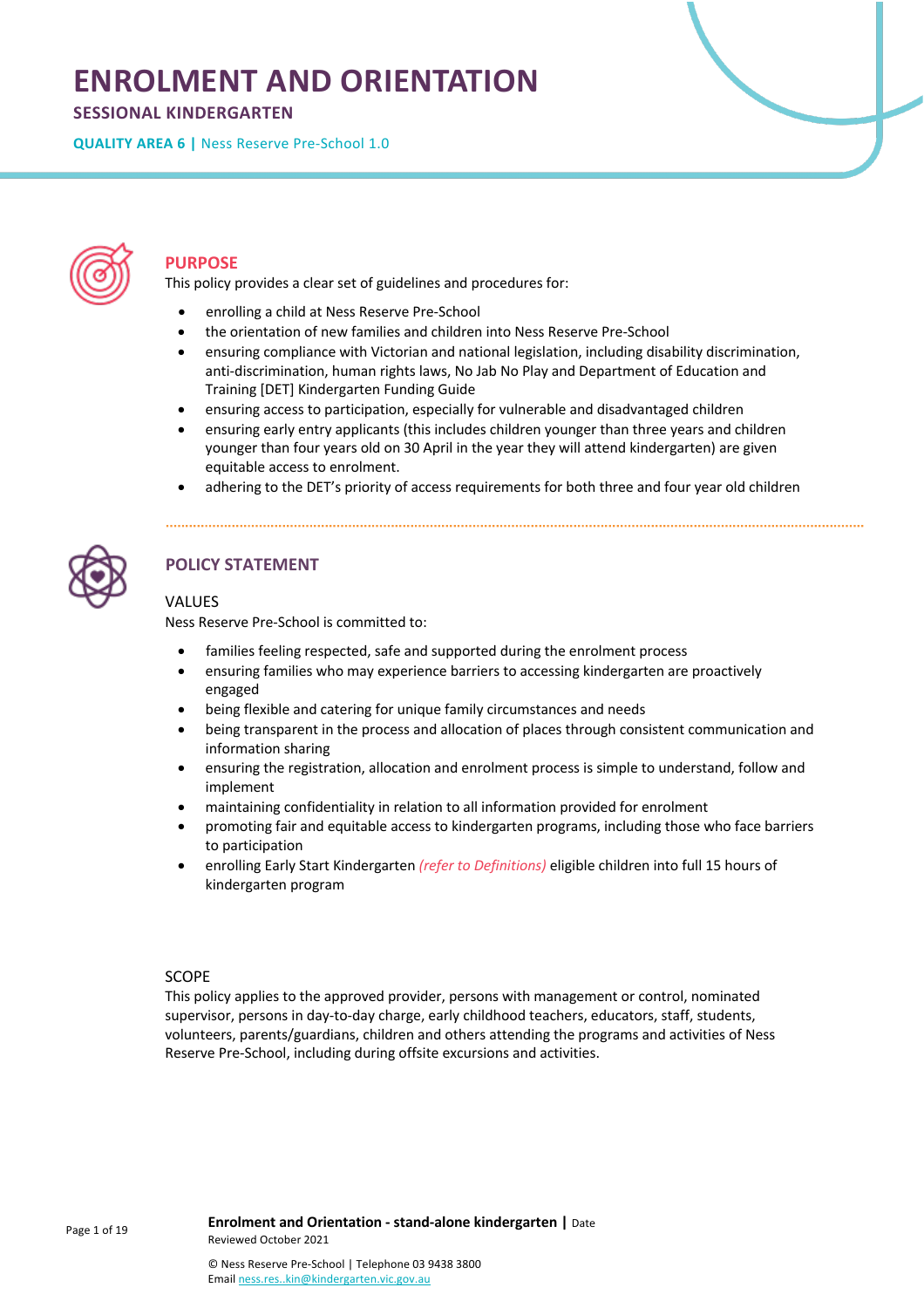| <b>RESPONSIBILITIES</b>                                                                                                                                                                                                                                                                                                                                                                                   | with management or control<br>Approved provider and persons | persons in day-to-day charge<br>Nominated supervisor and | educators and all other staff<br>Early childhood teacher, | Parents/guardians | students<br>Contractors, volunteers and |
|-----------------------------------------------------------------------------------------------------------------------------------------------------------------------------------------------------------------------------------------------------------------------------------------------------------------------------------------------------------------------------------------------------------|-------------------------------------------------------------|----------------------------------------------------------|-----------------------------------------------------------|-------------------|-----------------------------------------|
| Providing a funded kindergarten program to children who turn<br>four years of age by 30 April in the year they will attend, that is<br>delivered by a qualified early childhood teacher, and offering at<br>least:<br>15 hours per week for 40 weeks of the year, or                                                                                                                                      | ٧                                                           |                                                          |                                                           |                   |                                         |
| 600 hours per year<br>Providing a funded kindergarten program to children who turn<br>three years of age by 30 April in the year they will attend, that is<br>delivered by a qualified early childhood teacher and offering a<br>minimum of 5 hours per week                                                                                                                                              | $\sqrt{}$                                                   |                                                          |                                                           |                   |                                         |
| Communicating to families the days and times the service will<br>operate, planned closures (including public holidays and child-<br>free days), details of any planned alternative sessions, and<br>unplanned teacher absences or emergency situations                                                                                                                                                    | $\sqrt{}$                                                   |                                                          |                                                           |                   |                                         |
| Following the Priority of Access criteria to funded programs at<br>Ness Reserve Pre-School, as described in Department of<br>Education and Training's [DET] The Kindergarten Funding Guide<br>(refer to Attachment 1)                                                                                                                                                                                     | √                                                           | $\sqrt{}$                                                | V                                                         |                   |                                         |
| Communicating and providing advice to families regarding the<br>best time to commence kindergarten for children born between<br>January and April                                                                                                                                                                                                                                                         | $\sqrt{ }$                                                  | $\sqrt{ }$                                               | $\sqrt{}$                                                 |                   |                                         |
| Supporting inclusion and access through specific funding stream<br>(for eligible families):<br>Kindergarten Fee Subsidy (refer to Definitions)<br>Early Start Kindergarten (refer to Definitions)<br>Early Start Kindergarten extension grants (refer to<br>Definitions)<br>Access to Early Learning (refer to Definitions)<br>Second year of funded four-year-old kindergarten (refer<br>to Definitions) | $\sqrt{}$                                                   | $\sqrt{}$                                                | $\sqrt{}$                                                 |                   |                                         |
| Supporting families whose children may be eligible for early<br>entry to kindergarten or late entry to kindergarten and school<br>exemption (refer to Attachment 2)                                                                                                                                                                                                                                       | $\sqrt{}$                                                   | $\sqrt{}$                                                | $\sqrt{}$                                                 |                   |                                         |
| Providing communication to families explaining how they can<br>only access one funded kindergarten program per child, per year.                                                                                                                                                                                                                                                                           | $\sqrt{}$                                                   | $\sqrt{}$                                                |                                                           |                   |                                         |
| Considering any barriers to access that may exist, developing<br>procedures that ensure all eligible families are aware of, and are<br>able to access a kindergarten program                                                                                                                                                                                                                              | $\sqrt{}$                                                   | $\sqrt{ }$                                               | $\sqrt{}$                                                 |                   |                                         |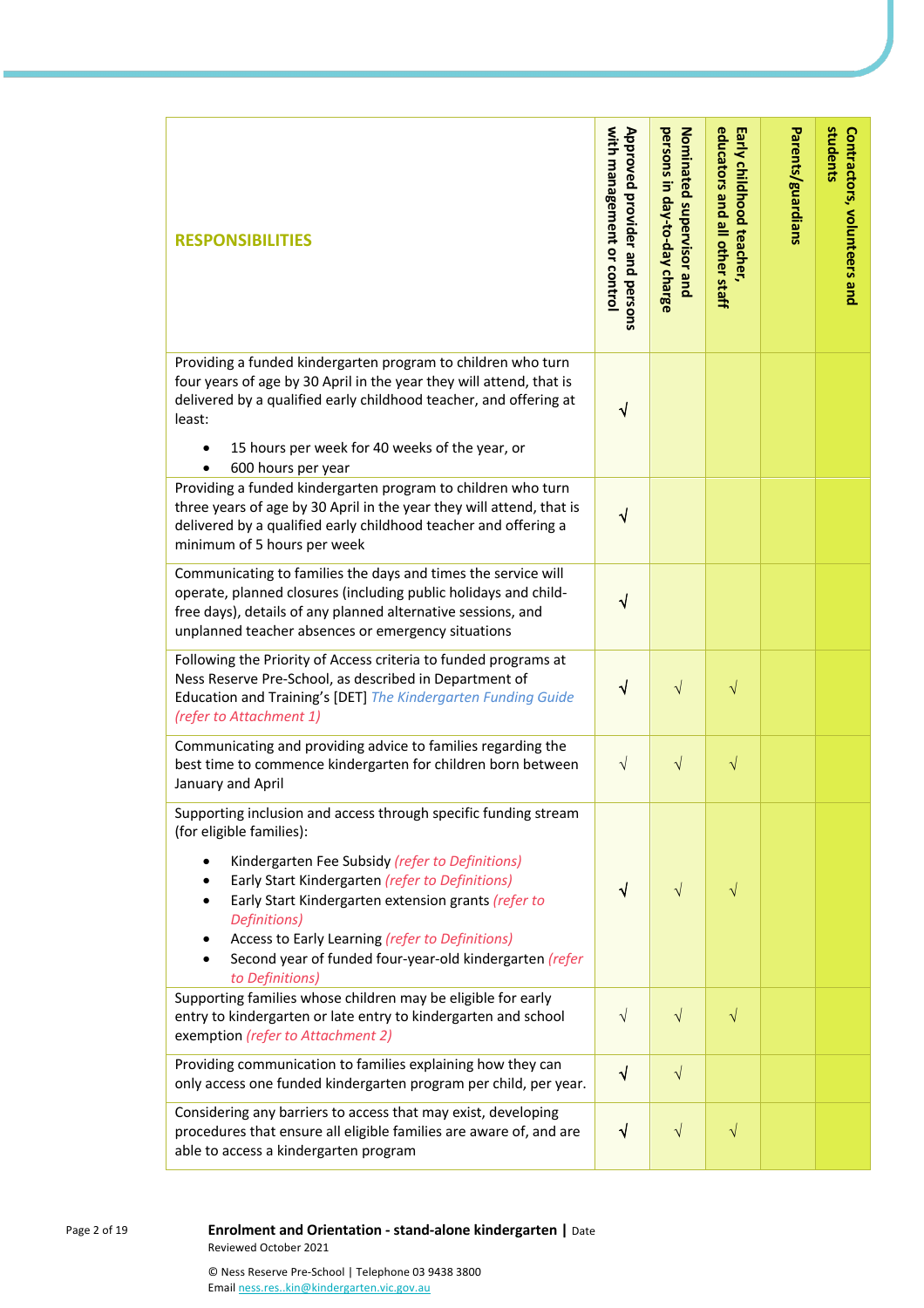| Complying with the Inclusion and Equity Policy                                                                                                                                                                                                                                                                                                                                                                                                         |            | √         | $\sqrt{}$ | $\sqrt{}$ | $\sqrt{}$ |
|--------------------------------------------------------------------------------------------------------------------------------------------------------------------------------------------------------------------------------------------------------------------------------------------------------------------------------------------------------------------------------------------------------------------------------------------------------|------------|-----------|-----------|-----------|-----------|
| Ensuring the collection of accurate, consistent and timely<br>kindergarten data, to monitor and proactively manage capacity,<br>utilisation of services and to meet School Readiness Funding<br>requirements                                                                                                                                                                                                                                           | $\sqrt{}$  | $\sqrt{}$ |           |           |           |
| Ensuring families have access to:                                                                                                                                                                                                                                                                                                                                                                                                                      |            |           |           |           |           |
| Parent handbook<br>Child Safe Environment Policy and/or Statement of<br><b>Commitment to Child Safety</b><br><b>Fees Policy</b><br><b>Privacy Statement</b><br>Code of Conduct Policy                                                                                                                                                                                                                                                                  | $\sqrt{}$  | $\sqrt{}$ | V         |           |           |
| Appointing a person to be responsible for the enrolment process<br>and the day-to-day implementation of this policy (refer to<br>Attachment 2 and 3)                                                                                                                                                                                                                                                                                                   | $\sqrt{ }$ |           |           |           |           |
| Responding to enrolment enquiries on a day-to-day basis and<br>referring people to the person responsible for the enrolment<br>process as required                                                                                                                                                                                                                                                                                                     | $\sqrt{ }$ | $\sqrt{}$ | $\sqrt{}$ |           |           |
| [Where applicable] Considering access and inclusion for<br>vulnerable children in the allocation of places at the service<br>(refer to Attachment 1 and 2)                                                                                                                                                                                                                                                                                             | $\sqrt{ }$ | $\sqrt{}$ |           |           |           |
| Where applicable, providing families with consistent and<br>transparent communication on waitlist management processes<br>(refer to Attachment 2)                                                                                                                                                                                                                                                                                                      | $\sqrt{}$  | $\sqrt{}$ |           |           |           |
| Complying with the service's Privacy and Confidentiality Policy in<br>relation to the collection and management of a child's enrolment<br>information                                                                                                                                                                                                                                                                                                  | $\sqrt{ }$ | $\sqrt{}$ | $\sqrt{}$ | $\sqrt{}$ | $\sqrt{}$ |
| Providing opportunities for interested families to attend the<br>service during operational hours to observe the program and<br>become familiar with the service prior to their child commencing<br>in the program except where this may pose a risk to the safety of<br>children or staff, or conflict with any duty of the approved<br>provider, nominated supervisor, early childhood teachers or<br>educators under the National Law: Section 167. | ٧          | $\sqrt{}$ | $\sqrt{}$ |           |           |
| Providing parents/guardians with information about the<br>requirements of the law for enrolment, including obtaining the<br>AIR Immunisation History Statement (refer to Definitions) and<br>accessing immunisation services                                                                                                                                                                                                                           | $\sqrt{ }$ | $\sqrt{}$ | $\sqrt{}$ |           |           |
| Ensuring parents/guardians are only offered a tentative place<br>until the AIR Immunisation History Statement (refer to<br>Definitions) has been assessed as being acceptable or the child<br>has been assessed as eligible for the grace period                                                                                                                                                                                                       | $\sqrt{}$  | $\sqrt{}$ | $\sqrt{}$ |           |           |
| Assessing the child's immunisation documentation as defined by<br>the Immunisation Enrolment Toolkit (refer to Sources) for early<br>childhood education and care services prior to enrolment to<br>determine if the child's vaccination status complies with<br>requirements or whether the child is eligible for the 16-week<br>grace period (refer to Definitions)                                                                                  | V          | $\sqrt{}$ | V         |           |           |
| Ensuring that only children whose AIR Immunisation History<br>Statements (refer to Definitions) have been assessed as being                                                                                                                                                                                                                                                                                                                            | $\sqrt{ }$ | $\sqrt{}$ | $\sqrt{}$ |           |           |

Page 3 of 19 **Enrolment and Orientation - stand-alone kindergarten |** Date Reviewed October 2021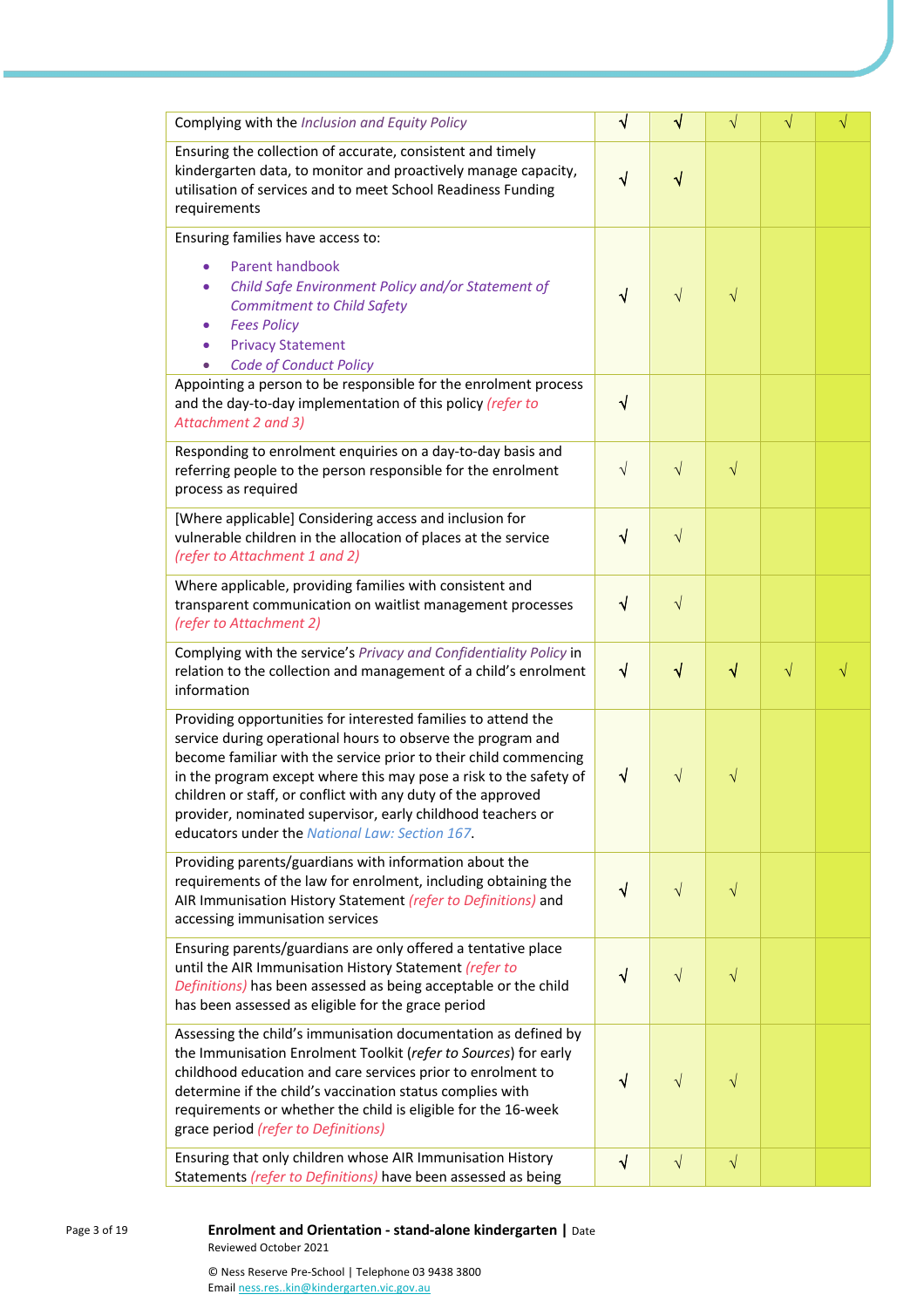| acceptable or who are eligible for the grace period (refer to                                                                                                                                                                                                                                                                                                                                                                                                                                                              |            |            |           |           |  |
|----------------------------------------------------------------------------------------------------------------------------------------------------------------------------------------------------------------------------------------------------------------------------------------------------------------------------------------------------------------------------------------------------------------------------------------------------------------------------------------------------------------------------|------------|------------|-----------|-----------|--|
| Definitions) have confirmed places in the program                                                                                                                                                                                                                                                                                                                                                                                                                                                                          |            |            |           |           |  |
| Advising parents/guardians who do not have an AIR<br>Immunisation History Statement (refer to Definitions) and who<br>are not eligible for the grace period that their children are not<br>able to attend the service and referring them to immunisation<br>services (refer to Attachment 4)                                                                                                                                                                                                                               | $\sqrt{}$  | $\sqrt{}$  | $\sqrt{}$ |           |  |
| Taking reasonable steps to obtain an up to date AIR<br>Immunisation History Statement (refer to Definitions) from a<br>parent/guardian of a child enrolled under a grace period within<br>16 weeks from when the child begins attending (Note: the child<br>can continue to attend the service if acceptable immunisation<br>documentation is not obtained).                                                                                                                                                               | $\sqrt{}$  | $\sqrt{}$  | $\sqrt{}$ |           |  |
| Completing the enrolment record prior to their child's<br>commencement at the service and providing AIR Immunisation<br>History Statement (refer to Definitions) of their child's<br>immunisation status                                                                                                                                                                                                                                                                                                                   |            |            |           | $\sqrt{}$ |  |
| Where a child is eligible for the 16 weeks grace period, ensuring<br>that the child's immunisations are updated in line with the<br>schedule and providing an up to date AIR Immunisation History<br>Statement (refer to Definitions) to the service                                                                                                                                                                                                                                                                       |            |            |           | $\sqrt{}$ |  |
| Taking reasonable steps to obtain an up to date AIR<br>Immunisation History Statement (refer to Definitions) from all<br>parents/guardians after enrolment, timing reminders to comply<br>with the maximum seven-month interval (Public Health and<br>Wellbeing Regulations 2019 107, Public Health and Wellbeing Act<br>2008 Section 143E)                                                                                                                                                                                | √          | $\sqrt{}$  | $\sqrt{}$ |           |  |
| Ensuring that the enrolment record (refer to Definitions) both<br>digital and/or hard copy complies with the requirements of<br>Regulations 160, 161, 162 and that it effectively meets the<br>management requirements of the service                                                                                                                                                                                                                                                                                      | $\sqrt{}$  | $\sqrt{ }$ | $\sqrt{}$ |           |  |
| Ensuring that enrolment record (refer to Definitions) is kept up to<br>date if family circumstances change, and that services are made<br>aware if they become eligible for additional funding as a result of<br>changed circumstances (e.g. if a child acquires a Health Care<br>Card the child becomes available for Kindergarten Fee Subsidy; if<br>the child or family becomes known to Child Protection, the child<br>becomes eligible for Early Start Kindergarten and Early Start<br>Kindergarten Extension grant). | V          | $\sqrt{}$  | $\sqrt{}$ | $\sqrt{}$ |  |
| Ensuring that enrolment records (refer to Definitions) are stored<br>in a safe and secure place, and kept for three years after the last<br>date on which the child was educated and cared for by the<br>service (Regulation 183 (1a) (2d))                                                                                                                                                                                                                                                                                | √          | V          | $\sqrt{}$ |           |  |
| Discussing the individual child's needs with parents/guardians<br>and developing an orientation program to assist them to settle<br>into the service. The service should take into consideration<br>barriers parents/guardians may have in disclosing sensitive<br>information including communication and information barriers<br>and the development of trusting relationships.                                                                                                                                          | √          | $\sqrt{}$  | $\sqrt{}$ |           |  |
| Reviewing the orientation processes for new families and<br>children to ensure the objectives of this policy are met                                                                                                                                                                                                                                                                                                                                                                                                       | $\sqrt{ }$ | $\sqrt{}$  | $\sqrt{}$ | $\sqrt{}$ |  |

<sup>4</sup> of 19 **Enrolment and Orientation - stand -alone kindergarten |** Date Reviewed October 2021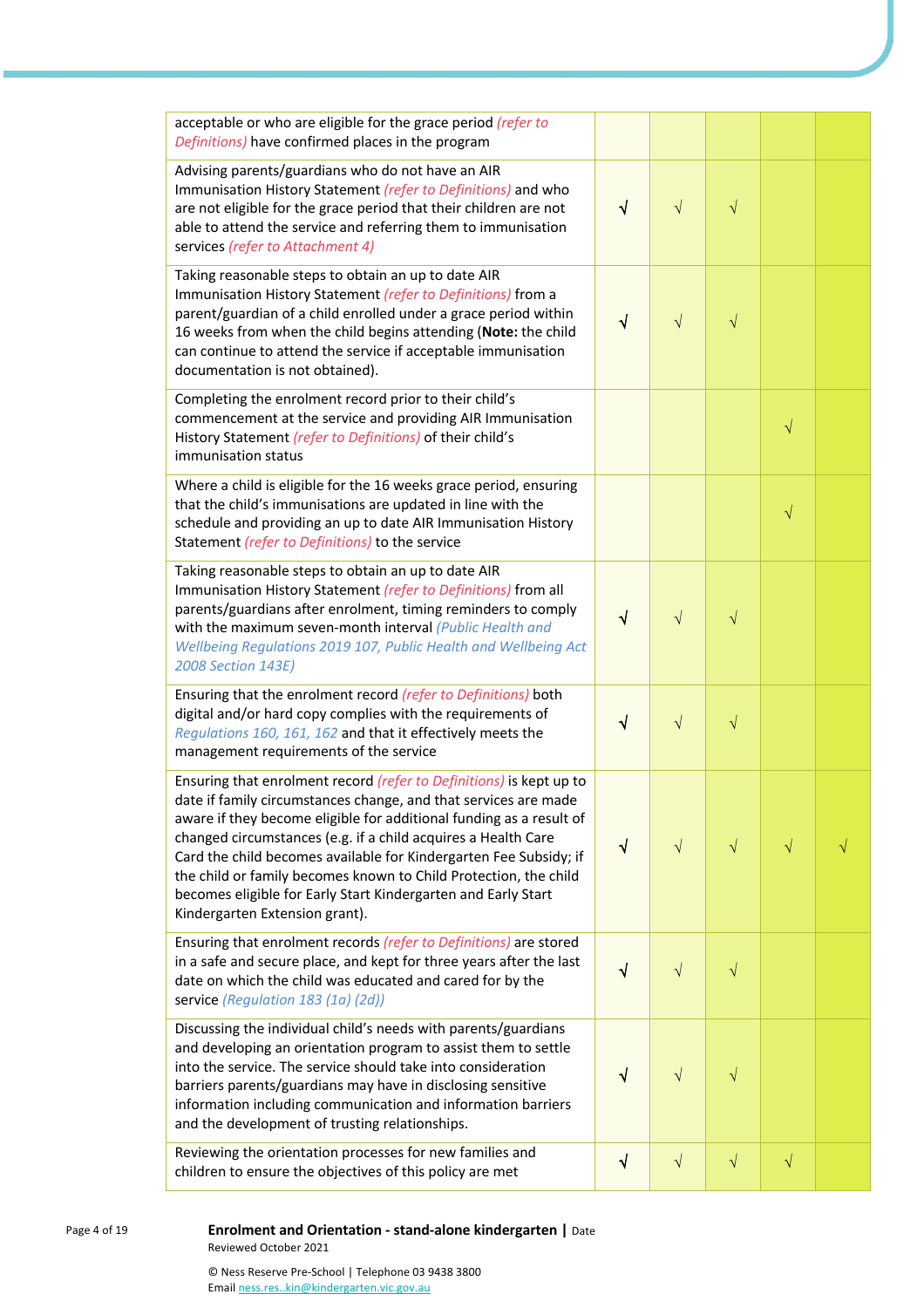| Ensuring that parents/guardians of a child attending the service<br>can enter the service premises at any time whilst the child is<br>being educated and cared for (Regulation 157), except where<br>this may pose a risk to the safety of children or staff, or conflict<br>with any duty of the approved provider, nominated supervisor,<br>early childhood teachers or educators under the National Law:<br>Section 167                                                                                                                                                                                                                                                      | $\sqrt{ }$ | $\sqrt{}$ | $\sqrt{}$ | $\sqrt{}$ |           |
|---------------------------------------------------------------------------------------------------------------------------------------------------------------------------------------------------------------------------------------------------------------------------------------------------------------------------------------------------------------------------------------------------------------------------------------------------------------------------------------------------------------------------------------------------------------------------------------------------------------------------------------------------------------------------------|------------|-----------|-----------|-----------|-----------|
| Taking reasonable steps to contact non-attending families prior<br>to the cancellation of their enrolment (refer to Attachment 5)                                                                                                                                                                                                                                                                                                                                                                                                                                                                                                                                               | $\sqrt{}$  | $\sqrt{}$ | $\sqrt{}$ |           |           |
| Reviewing enrolment applications to identify children with<br>additional needs (refer to Definitions and the Inclusion and<br><b>Equity Policy</b>                                                                                                                                                                                                                                                                                                                                                                                                                                                                                                                              | $\sqrt{ }$ | $\sqrt{}$ | $\sqrt{}$ |           |           |
| Encouraging parents/guardians to:<br>stay with their child as long as required during the<br>settling in period<br>make contact with educators at the service, when<br>required                                                                                                                                                                                                                                                                                                                                                                                                                                                                                                 | $\sqrt{}$  | $\sqrt{}$ | $\sqrt{}$ | $\sqrt{}$ |           |
| Assisting parents/guardians to develop and maintain a routine<br>for saying goodbye to their child                                                                                                                                                                                                                                                                                                                                                                                                                                                                                                                                                                              | $\sqrt{ }$ | $\sqrt{}$ | $\sqrt{}$ | $\sqrt{}$ |           |
| Sharing information with parents/guardians concerning their<br>child's progress with regard to settling in to the service                                                                                                                                                                                                                                                                                                                                                                                                                                                                                                                                                       | $\sqrt{}$  | $\sqrt{}$ | $\sqrt{}$ | $\sqrt{}$ |           |
| Discussing support services for children with parents/guardians,<br>where required such as Pre School Field Officer, Early<br>Intervention Programs, and Maternal Health Services                                                                                                                                                                                                                                                                                                                                                                                                                                                                                               | $\sqrt{ }$ | $\sqrt{}$ | $\sqrt{}$ | $\sqrt{}$ |           |
| Developing strategies to assist new families to:<br>feel welcomed into the service and become familiar<br>$\bullet$<br>with service policies and procedures<br>share information about their family beliefs, values and<br>culture and feel culturally safe<br>share their understanding of their child's strengths,<br>interests, abilities and needs<br>value the voice of the child, ensuring they have<br>opportunity to articulate their individual interests and<br>needs<br>discuss the values and expectations they hold in relation<br>to their child's learning<br>providing comfort and reassurance to children who are<br>showing signs of distress when separating | $\sqrt{}$  | $\sqrt{}$ | $\sqrt{}$ | $\sqrt{}$ |           |
| Reading and complying with this Enrolment and Orientation<br>Policy                                                                                                                                                                                                                                                                                                                                                                                                                                                                                                                                                                                                             | $\sqrt{}$  | $\sqrt{}$ | $\sqrt{}$ | √         | $\sqrt{}$ |
| Updating information by notifying the service of any changes as<br>they occur, for example obtaining or the cancellation of a Health<br>Care Card; if the child or family becomes known to Child<br>Protection                                                                                                                                                                                                                                                                                                                                                                                                                                                                  |            |           |           | $\sqrt{}$ |           |
| Notifying Ness Reserve Pre-School in writing if they wish to<br>cancel their enrolment.                                                                                                                                                                                                                                                                                                                                                                                                                                                                                                                                                                                         |            |           |           | $\sqrt{}$ |           |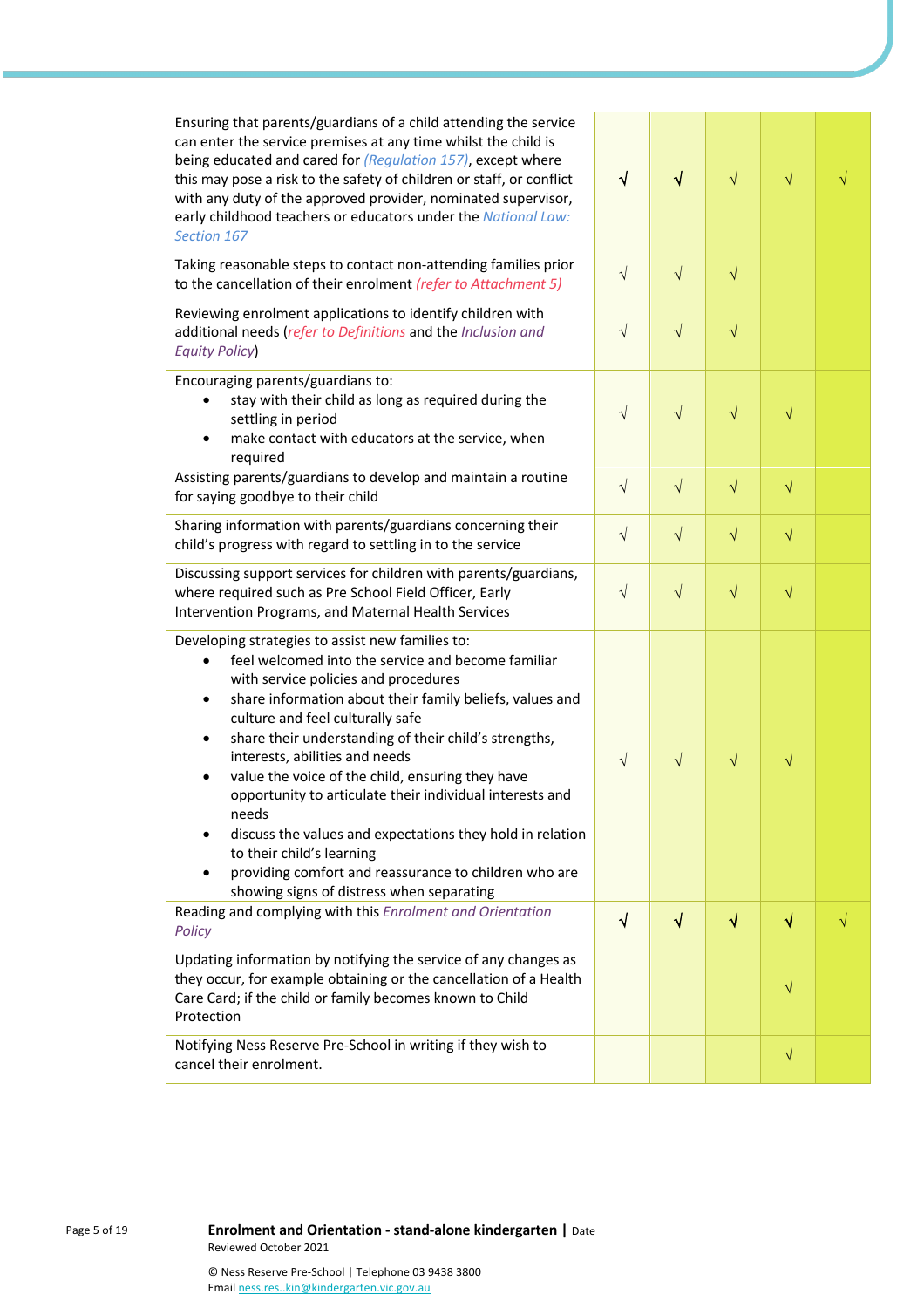## **PROCEDURES**

## **GENERAL ORIENTATION PROCEDURES**

The time required for orientation and settling in will vary for each child and their family, therefore it is important to be flexible and individualise orientation for each family.

- Offer families the opportunity to visit the service at different times during the day/session, this allows the child and their family to become familiar with the various routines of the service
- Provide reassurance to the family that they may stay with their child for as long as they choose during orientation and once the child commences
- Provide the family with suggestions for developing and maintaining a routine for saying goodbye to their child
- Reassure the family:
	- $\circ$  they can leave their child initially for a shorter day, gradually increasing the length of time
	- o they may call and speak to their child's early childhood teacher or educator(s) at an agreed time
	- $\circ$  the early childhood teacher/educators will keep them informed on how their child is settling in
	- o they will be informed about any changes or circumstances which may affect them or their child.
- Further considerations may include but are not limited to:
	- $\circ$  send an email during the day to update the family on their child including a photo of the child (if the child has settled in) *(refer to the information and Communication Technology Policy).* **Note:** For children in out-of-home care, the educator may need to seek permission from Child Protection before taking and distributing photos of the child
	- o asking the family how they have settled in and if they have any questions or concerns.
	- Refer to *Attachment 2* for the general kindergarten registration and enrolment procedures
- Refer to *Attachment 5* for cancellation of enrolment and non-attendance procedures.

## **BACKGROUND AND LEGISLATION**

### BACKGROUND

The *Education and Care Services National Regulations 2011* require approved services to have a policy and procedures in place in relation to enrolment and orientation *(Regulation 168(2) (k))*.

It is intended by 2022 that all eligible Victorian children *(refer to Definitions)* will have access to two years of kindergarten before commencing school. Where demand is higher than availability, approved providers must adhere to their eligibility and DET's Priority of Access criteria *(refer to Definitions and Attachment 1)* in order to allocate the available places. The criteria used to determine the allocation of places takes account of the requirements set out in DET's Kindergarten Funding Guide *(refer to Sources)*, the service's philosophy, values and beliefs, and the provisions of the *Equal Opportunity Act 2010*. The Victorian Government requires funded organisations to ensure that their policies and procedures promote equal opportunity for all children. Services participating in a central registration and enrolment scheme are required to comply with the registration and/or enrolment procedures of that scheme.

The Central Registration and Enrolment Scheme (CRES), co-designed by DET provides access to families to register for and secure a place for their children in kindergarten. It is a collaborative model that brings together councils, service providers, MCH staff, support services and other stakeholders to support children and their families. In 2020 more than half of all local councils across Victoria operate a form of central enrolment or central registration scheme. These schemes provide a single point of entry for families, simplifying the kindergarten enrolment process and improving equity of access.

#### Page 6 of 19 **Enrolment and Orientation - stand-alone kindergarten |** Date Reviewed October 2021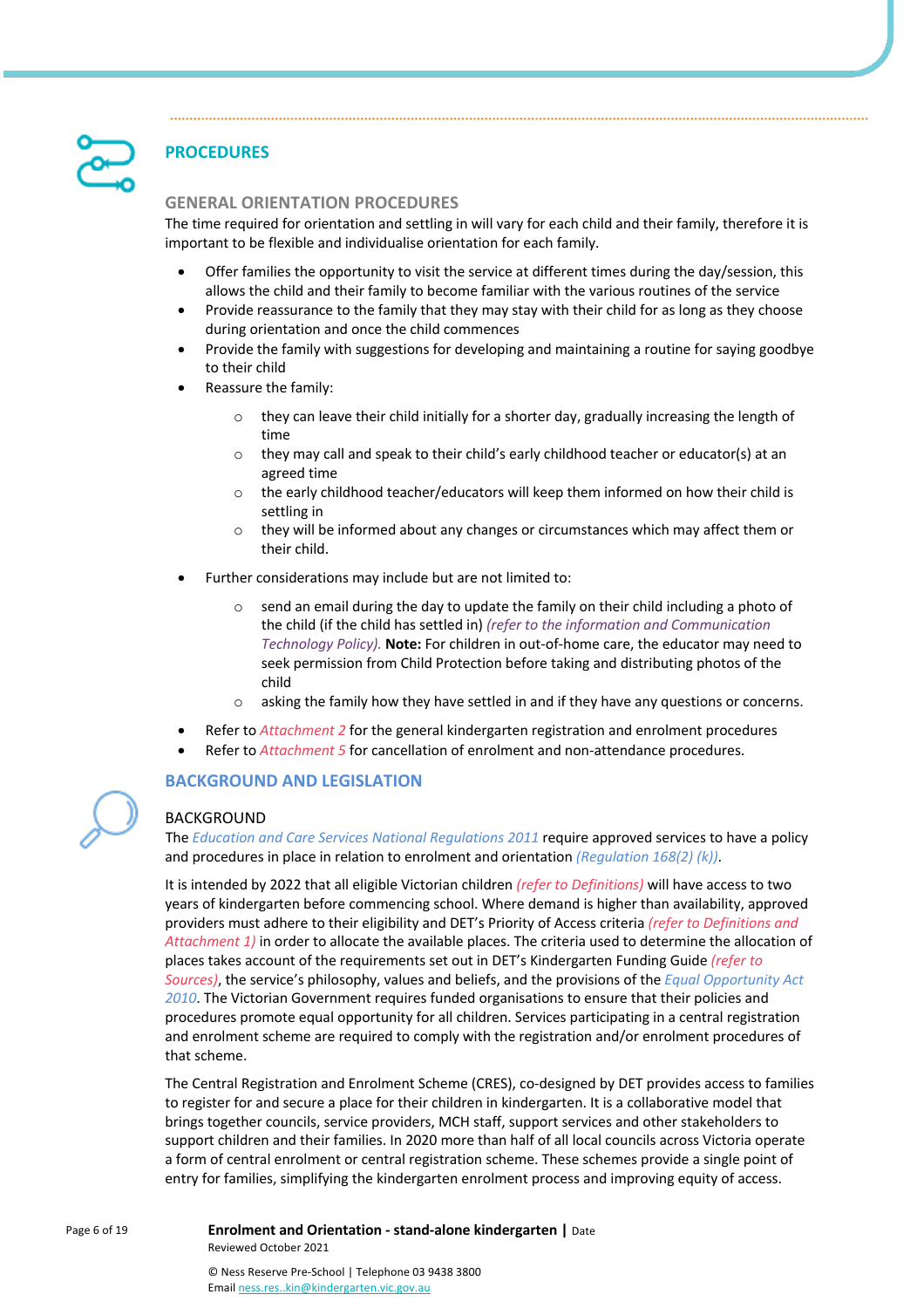Immunisations are an effective means of reducing the risk of vaccine preventable diseases. Early childhood education and care services which are regulated under the *Education and Care Services National Law Act 2010 and Education and Care Services National Regulations 2011* have legislative responsibilities under the *Public Health and Wellbeing Act 2008* to only offer a confirmed place in their programs to children with an Australian Immunisation Register (AIR) Immunisation History Statement *(refer to Definitions)*.

#### LEGISLATION AND STANDARDS

Relevant legislation and standards include but are not limited to:

- Charter of Human Rights and Responsibilities Act 2006 (Vic)
- Children, Youth and Families Act 2005 (Vic)
- Child Wellbeing and Safety Act 2005 (Vic)
- Disability Discrimination Act 1992 (Cth)
- Education and Care Services National Law Act 2010
- Education and Care Services National Regulations 2011: Regulations 160, 161, 162, 168, 170, 171, 177, 181, 183
- Equal Opportunity Act 2010 (Vic)
- National Quality Standard, Quality Area 6: Collaborative Partnerships with Families and Communities
- Public Health and Wellbeing Act 2008 (Vic)
- Public Health and Wellbeing Regulations 2019 (Vic)
- Sex Discrimination Act 1984 (Cth)

The most current amendments to listed legislation can be found at:

- Victorian Legislation Victorian Law Today: www.legislation.vic.gov.au
- Commonwealth Legislation Federal Register of Legislation: www.legislation.gov.au



## **DEFINITIONS**

The terms defined in this section relate specifically to this policy. For regularly used terms e.g. approved provider, nominated supervisor, notifiable complaints, serious incidents, duty of care, etc. refer to the Definitions file of the PolicyWorks catalogue.

**Access to Early Learning (AEL):** a program for a child who is at least three years old on April 30th in the year of enrolment, providing intensive support to eligible families with multiple and complex needs, assisting them to access universal kindergarten programs.

**Australian Immunisation Register (AIR) Immunisation History Statement:** The AIR is a national register administered by Medicare that records all vaccinations given in Australia, including to children. In the case of medical contraindication, an authorised medical practitioner completes and signs a Medical Exemption Form and supplies it to the AIR (previous forms of documentation, for example a letter from a GP or local council, are no longer acceptable).

**Authorised nominee:** (In relation to this policy) is a person who has been given written authority by the parents/guardians of a child to collect that child from the education and care service. These details will be on the child's enrolment form.

**Children/families experiencing vulnerability and/or disadvantage** (in relation to this policy): children are vulnerable if the capacity of parents and family to effectively care, protect and provide for their long-term development and wellbeing is limited. Some factors which may contribute to a child experiencing vulnerability include: a child with a disability; living in a family with a low income, or one which is experiencing problems with housing, domestic violence, substance abuse, or mental health; known to child protection; in statutory out-of-home care; Aboriginal and/or Torre Strait Islander,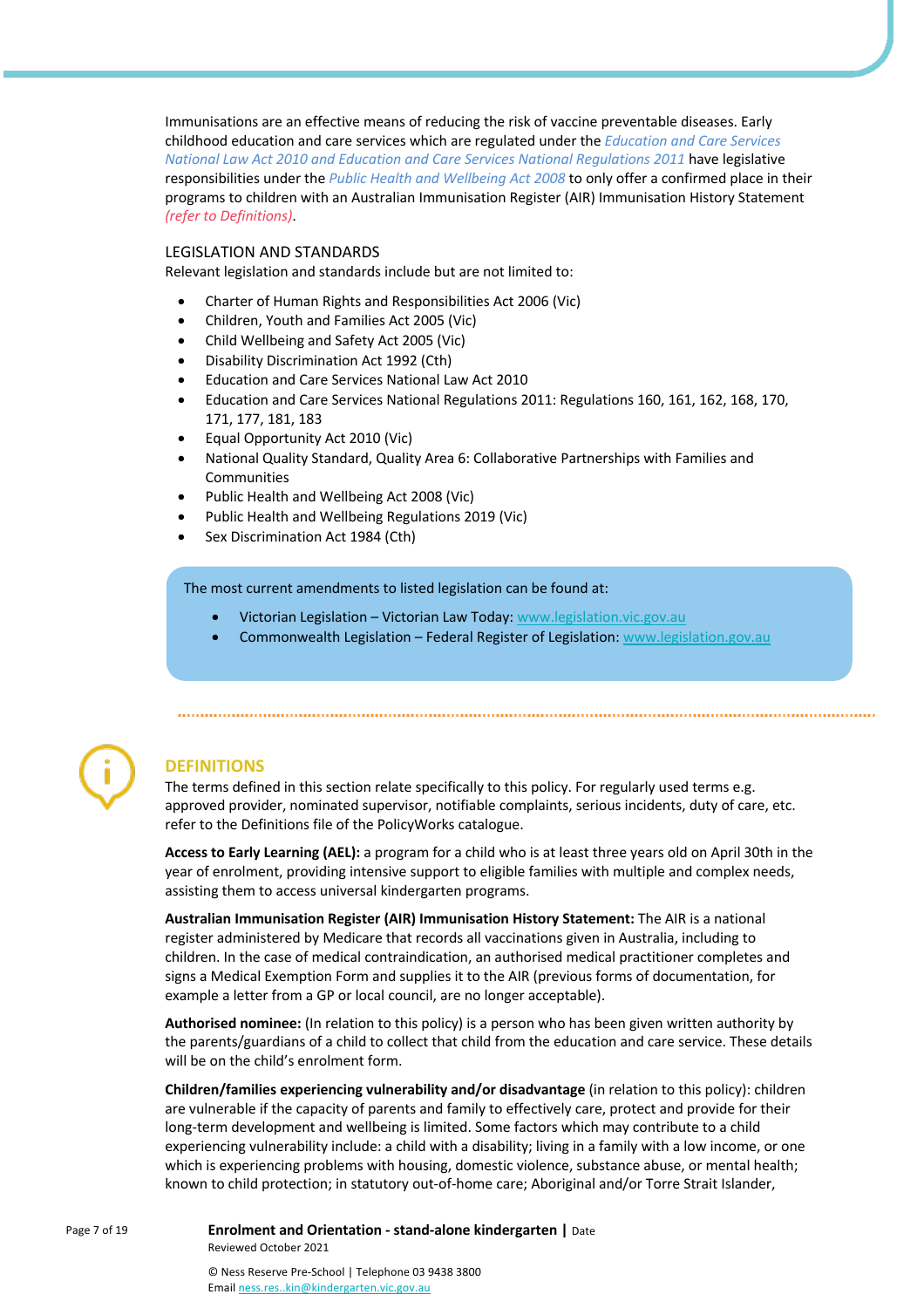having a culturally and linguistically diverse background; having a young or sole parent, or a parent with a disability (adapted from the Kindergarten Funding Guide).

**Children with additional needs:** Children whose development or physical condition requires specialist support or children who may need additional support due to language, refugee or asylum seeker experience, complex trauma, cultural or economic circumstances *(refer to Inclusion and Equity Policy) (refer to Children/families experiencing vulnerability and/or disadvantage Definition).*

**Central Registration and Enrolment Scheme (CRES):** CRES provides a single point for families to apply for multiple kindergarten services within a local government area, helping them secure a place that meets their needs and enabling funded kindergartens to work collaboratively with other services to engage vulnerable and disadvantaged families.

**Deferral:** When a child does not attend in the year when they are eligible for a funded kindergarten place or is officially withdrawn from a service prior to the annual confirmation in April DET considers that this child has not accessed a year of funded kindergarten and is therefore eligible for a DET funded kindergarten place in the following year.

**Early Start Kindergarten (ESK):** Early Start Kindergarten provides eligible children with 15 hours of free or low-cost kindergarten each week led by a qualified Victorian Institute of Teaching (VIT) registered teacher. ESK is available to children who are at least three years old by 30 April in the year they are enrolled to attend the program and are:

- from a refugee or asylum seeker background, or
- Aboriginal and/or Torres Strait Islander, or
- known to child protection.

These children can also access free or low cost year-before-school kindergarten through the ESK Extension Grant regardless of whether they have accessed ESK in the previous year.

**Early Start Kindergarten extension grants:** provides eligible children with 15 hours of free or low cost kindergarten each week led by a qualified VIT registered teacher. The ESK extension grants are available to children attending kindergarten in the year-before-school and are:

- not eligible for the Kindergarten Fee Subsidy
- from a refugee or asylum seeker background, or Aboriginal and/or Torres Strait Islander, or
- known to child protection.

A child is not required to access ESK in the previous year to access the ESK extension grant.

**Eligible child:** as defined by the Victorian DET Kindergarten Funding Guide:

- a child who is at least four years old on 30 April in the year of attendance; enrolled for at least 15 hours per week or 600 hours per year in a Four-Year-Old Kindergarten; and not enrolled at a funded kindergarten program at another service
- a child who is at least three years old on 30 April in the year of attendance and is enrolled in a funded Three-Year-Old Kindergarten for a minimum of 5 hours per week
- any child that is enrolled in an early childhood and education and care service must have an AIR Immunisation History Statement that indicates that the child is fully vaccinated for their age or who qualifies for the 16-weeks grace period

**Kindergarten registration fee:** a payment to cover administrative costs associated with the processing of a child's enrolment application for a place in a program at the service, if applicable.

**Kindergarten registration form:** The process of families providing initial information about their child to confirm their intention to enrol in kindergarten, administered by the CRES Provider *(refer to Definition)* or by the kindergarten service. This includes collection of basic contact information, kindergarten preferences and any other details that may inform prioritised allocation in kindergarten *(refer to Attachment 3)*

**Enrolment record:** the collection of documents which contains information on each child as required under the National Regulations *(Regulations 160, 161, 162)* including but not limited to parent details; emergency contacts; authorised nominee; details of any court orders; and health information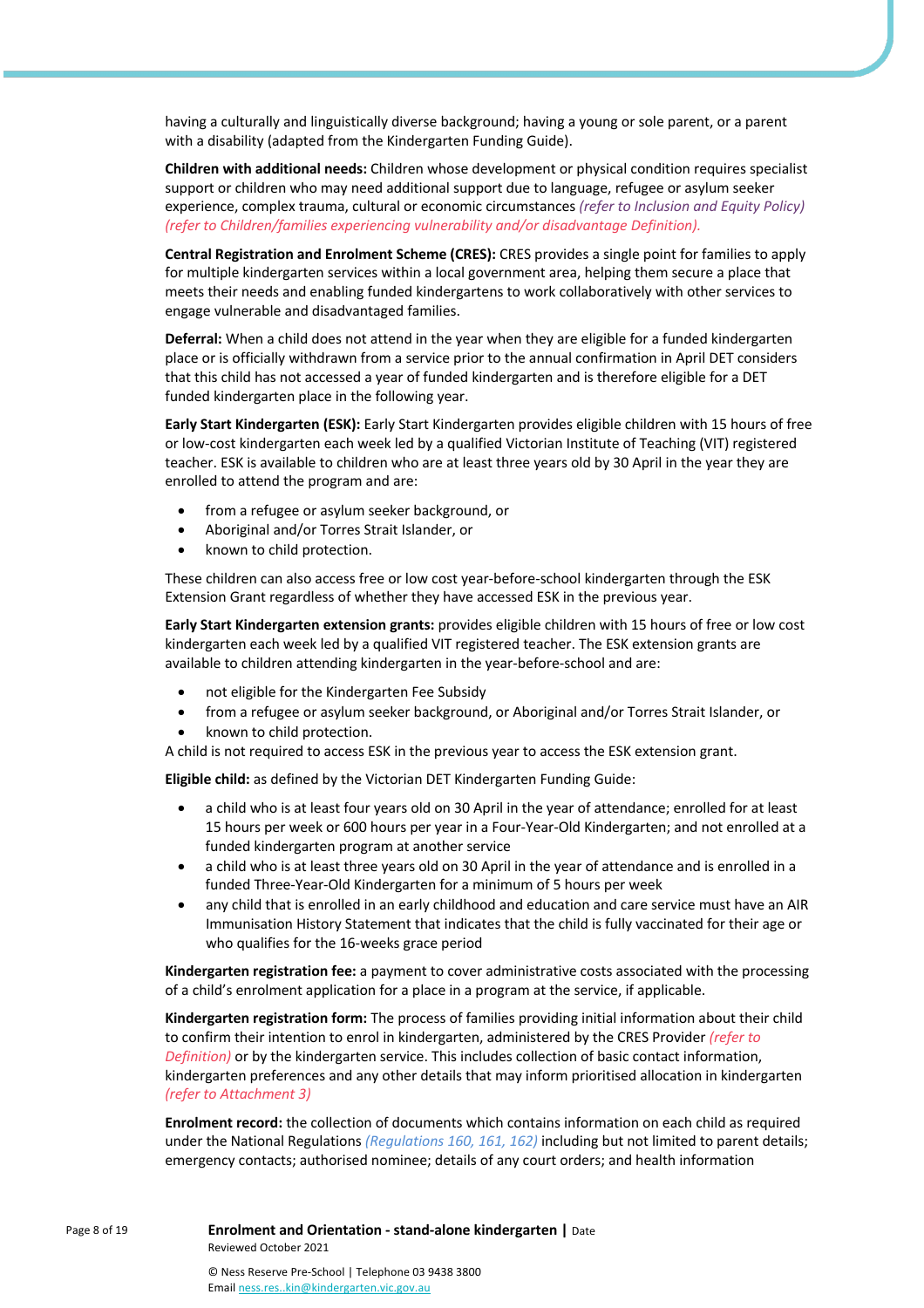including immunisation status. Enrolment records are stored securely in the service due to their confidential nature.

**Grace period:** allows specific categories of children of families experiencing vulnerability and disadvantage to enrol and attend the service without an AIR Immunisation History Statement *(refer to Definitions)* or when the statement is assessed as not being up-to-date. Services complete the grace period eligibility form with families during enrolment, and keep a copy with the child's enrolment record. The 16-week grace period starts on the first day of the child's attendance at the service. During the grace period, the service is required to take reasonable steps to obtain the AIR Immunisation History Statement *(refer to Definitions)* and to encourage families to access immunisation services.

**Kindergarten Fee Subsidy (KFS):** Promotes kindergarten participation by enabling eligible children in funded three and four-year-old groups to access up to 15 hours of kindergarten delivered by a qualified early childhood teacher free of charge or at low cost.

#### **Local Government Area (LGA): a geographic area governed by a local council or shire**

**Priority of access:** in instances where more eligible children apply for a place at a service than there are places available, the service must allocate spaces using the criteria outlined in the DET Kindergarten Funding Guide *(refer to Attachment 1 and Sources).*

**Registration:** The process of families and carers giving initial information about their child to confirm their intention to enrol in kindergarten, administered by the service provider/EYM/CRES Provider. This includes collection of basic contact information, kindergarten preferences and any other details that may inform prioritised allocation in kindergarten.

**School Readiness Funding:** funding provided by DET for programs and supports that builds the capacity of kindergarten services, educators and families to support children's learning and development outcomes.

**Second year of funded four-year-old kindergarten:** second year eligibility may be considered when a child shows delays in key outcomes of learning and development. An assessment is carried out for each child by an early childhood teacher in Term 4 (the year before the child is to attend school) when a second year is being considered.

## **SOURCES AND RELATED POLICIES**

## **SOURCES**

- Australian Childhood Immunisation Register: www.servicesaustralia.gov.au
- Australian Government Department of Health, National Immunisation Program Schedule: www.health.gov.au
- Department of Health and Human Services, Immunisation enrolment toolkit for early childhood education and care service: www2.health.vic.gov.au
- Guide to the Education and Care Services National Law and the Education and Care Services National Regulations 2011: www.acecqa.gov.au
- Guide to the National Quality Standard: www.acecqa.gov.au
- Priority of Access Guidelines for child care service: www.dese.gov.au
- The Kindergarten Funding Guide (Victorian Department of Education and Training): www.education.vic.gov.au

### Related Policies

- Acceptance and Refusal of Authorisations
- Complaints and Grievances
- Dealing with Infectious Disease
- **Fees**
- Inclusion and Equity
- Privacy and Confidentiality

#### Page 9 of 19 **Enrolment and Orientation - stand-alone kindergarten |** Date Reviewed October 2021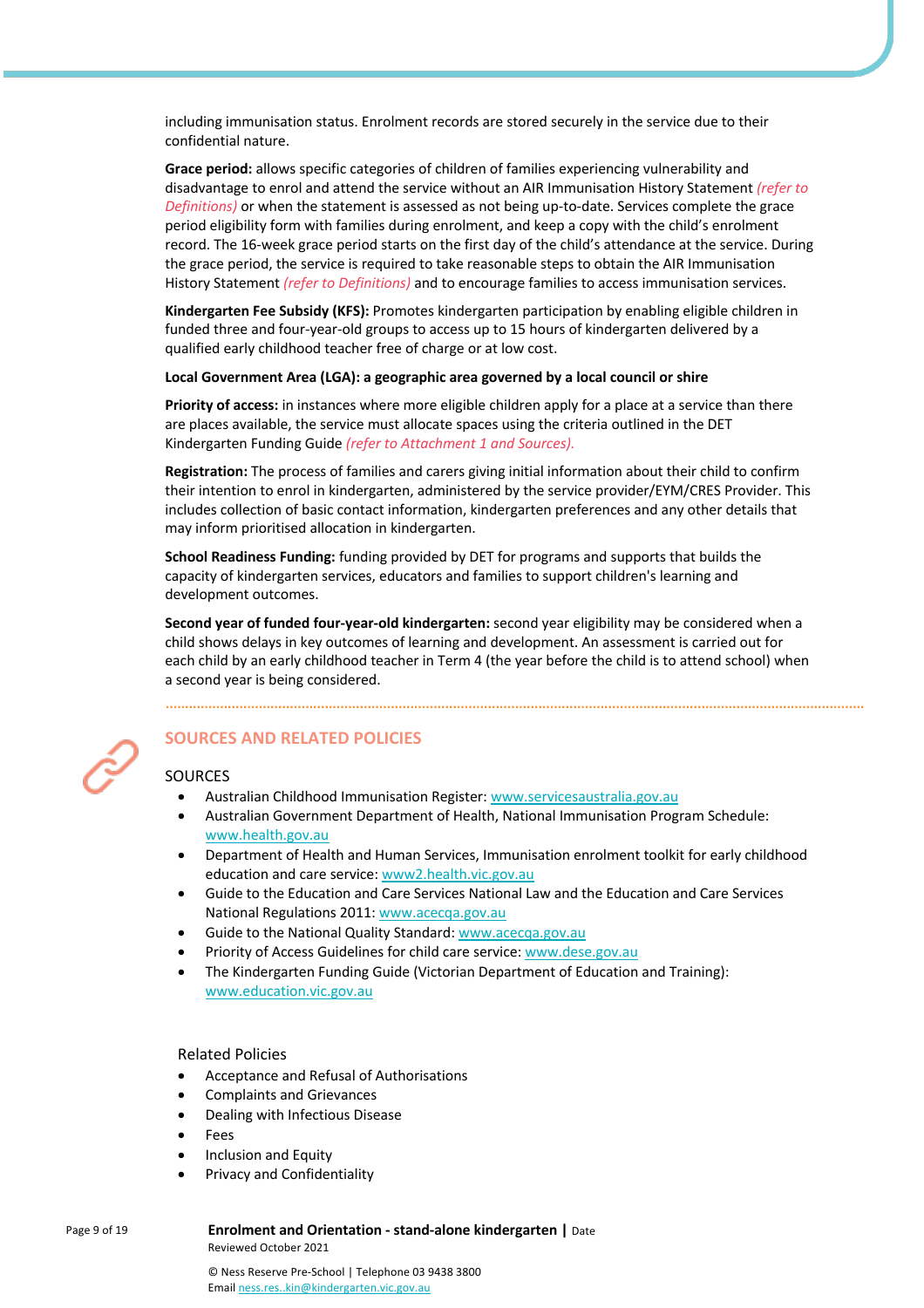## **EVALUATION**



In order to assess whether the values and purposes of the policy have been achieved, the Approved Provider will:

- regularly seek feedback from everyone affected by the policy regarding its effectiveness
- monitor the implementation, compliance, complaints and incidents in relation to this policy
- keep the policy up to date with current legislation, research, policy and best practice
- revise the policy and procedures as part of the service's policy review cycle, or as required
- notifying all stakeholders affected by this policy at least 14 days before making any significant changes to this policy or its procedures, unless a lesser period is necessary due to risk *(Regulation 172)*.



## **ATTACHMENTS**

- Attachment 1: Attachment 1 Eligibility and priority of access criteria for 3 and 4-year-old funded kindergarten program
- Attachment 2: General kindergarten registration and enrolment procedures
- Attachment 3: Letter for parents/guardians without acceptable immunisation documentation
- Attachment 4: Cancellation of enrolment and non-attendance



**AUTHORISATION**

This policy was adopted by the approved provider of Ness Reserve Pre-School on October 2021.

**REVIEW DATE:** September 2022

## **ATTACHMENT 1. ELIGIBILITY AND PRIORITY OF ACCESS CRITERIA**

**FOR A FUNDED KINDERGARTEN THREE OR FOUR-YEAR-OLD KINDERGARTEN PROGRAM**

The approved provider must notify all families of the priority of access (PoA) policy that applies when they enrol their child.

In instances where more eligible children apply for a place at a kindergarten service than there are places available, services must:

- prioritise children based on the Department of Education and Training (DET) criteria listed below
- work with other local kindergarten services and the regional DET office to ensure all eligible children have access to a kindergarten place.

This criteria must be used by the approved provider when prioritising enrolments. Guidance is available from the Department's regional offices if required.

Service providers should build flexibility into their enrolment processes that consider the circumstances of families from priority groups.

If participating in a central registration and enrolment scheme, the CRES provider will allocate places in accordance with DET's PoA criteria, and other local criteria if applicable

Services must first apply the DET's PoA criteria, and following this may apply locally developed criteria, as per examples below.

All information relating to PoA criteria should be respectfully collected from families upon enrolment, recorded in the child's confidential enrolment record and entered into the Kindergarten Information Management (KIM) system, where applicable.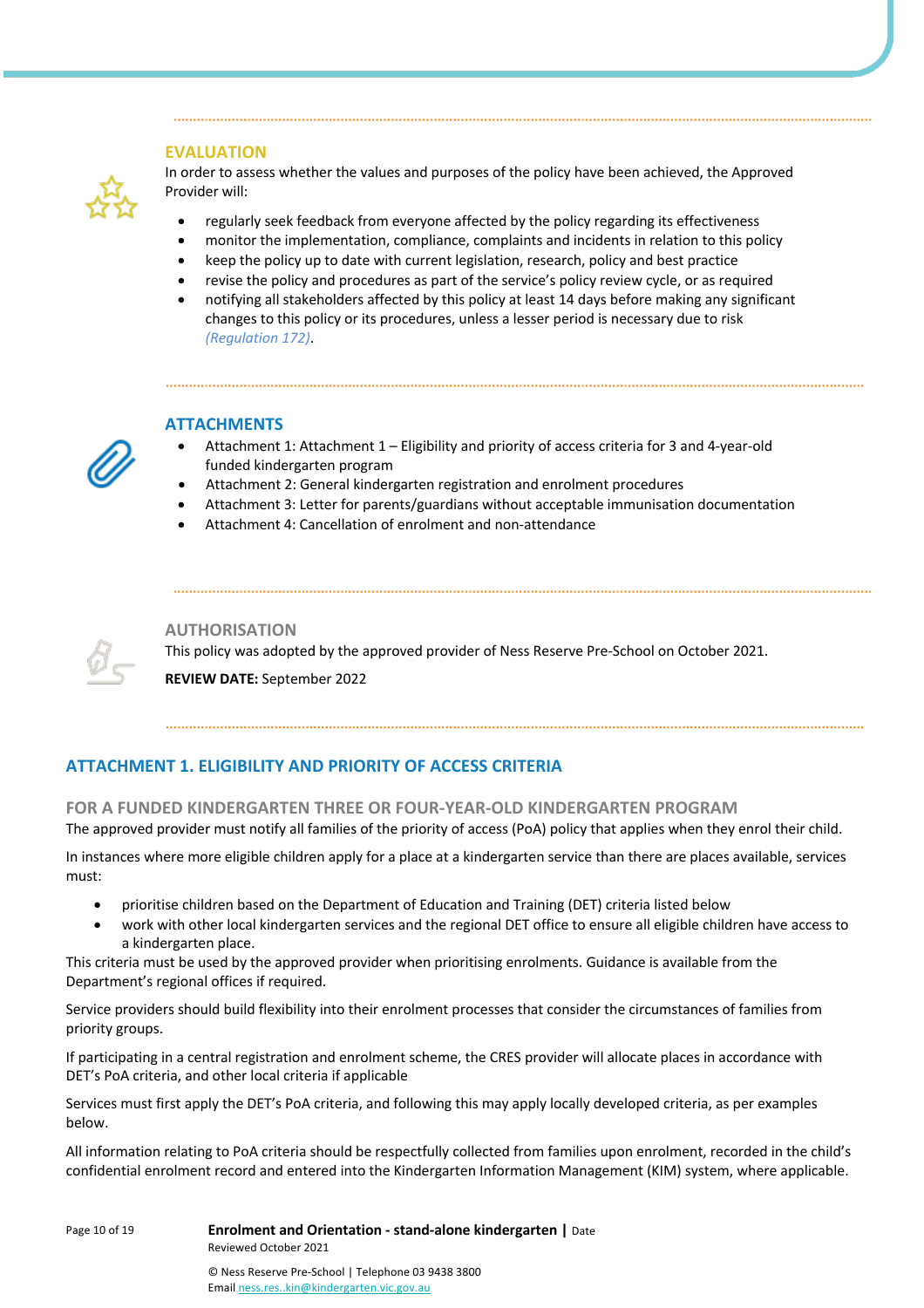| <b>DET's Priority of Access criteria</b>                                                                                                                                                                                                                                                                                                                | Process that could be used to verify need(s)                                                                                                                                                                                                                                                                                                                                                                                                                                                                                         |
|---------------------------------------------------------------------------------------------------------------------------------------------------------------------------------------------------------------------------------------------------------------------------------------------------------------------------------------------------------|--------------------------------------------------------------------------------------------------------------------------------------------------------------------------------------------------------------------------------------------------------------------------------------------------------------------------------------------------------------------------------------------------------------------------------------------------------------------------------------------------------------------------------------|
| Children at risk of abuse or<br>neglect, including children in Out-<br>of-Home Care                                                                                                                                                                                                                                                                     | The child is:<br>This information can be obtained from the child's carer/family as part of<br>$\bullet$<br>the enrolment process and/or received from a referral source which may<br>include:<br><b>Child Protection</b><br>$\circ$<br>Child and family services (family services referral and support<br>$\circ$<br>team, Child FIRST/integrated family services/Services Connect<br>case worker)<br>Maternal and Child Health nurse, or<br>$\circ$<br>Out-of-Home Care provider<br>$\circ$                                         |
| <b>Aboriginal and/or Torres Strait</b><br>Islander children                                                                                                                                                                                                                                                                                             | As part of the enrolment process, service providers must respectfully ask<br>$\bullet$<br>families 'is your child Aboriginal and/or Torres Strait Islander?'                                                                                                                                                                                                                                                                                                                                                                         |
| Asylum seeker and refugee<br>children                                                                                                                                                                                                                                                                                                                   | As part of the enrolment process, service providers should respectfully ask<br>$\bullet$<br>whether the family/child holds a visa or ImmiCard identifying the child<br>and/or parents as a refugee or asylum seeker                                                                                                                                                                                                                                                                                                                  |
| Children eligible for the<br><b>Kindergarten Fee Subsidy</b>                                                                                                                                                                                                                                                                                            | A child or parent holds a Commonwealth Health Care Card, Pensioner<br>$\bullet$<br>Concession Card, Veteran's Affairs Card, or<br>Multiple birth children (triplets, quadruplets).<br>$\bullet$<br>Asylum seeker and/or refugee children                                                                                                                                                                                                                                                                                             |
| Children with additional needs,<br>defined as children who:<br>require additional<br>$\bullet$<br>assistance in order to fully<br>participate in the<br>kindergarten program<br>require a combination of<br>$\bullet$<br>services which are<br>individually planned<br>have an identified specific<br>$\bullet$<br>disability or<br>developmental delay | The child:<br>is assessed as having delays in two or more areas and is declared eligible<br>٠<br>for a second funded year of 4-year-old kindergarten, or<br>holds a Child Disability Health Care Card, or<br>$\bullet$<br>has previously been approved for Kindergarten Inclusion Support Package,<br>$\bullet$<br>or referred by:<br>the National Disability Insurance Scheme<br>$\circ$<br>Early Childhood Intervention Service<br>$\circ$<br>Preschool Field Officer, or<br>$\circ$<br>Maternal and Child Health nurse<br>$\circ$ |

| Examples to consider for second priority                                                                                                                                                                                                                                                                                                                                                                                                                                                                                                                                                                                            |
|-------------------------------------------------------------------------------------------------------------------------------------------------------------------------------------------------------------------------------------------------------------------------------------------------------------------------------------------------------------------------------------------------------------------------------------------------------------------------------------------------------------------------------------------------------------------------------------------------------------------------------------|
| children who turn four years of age by 30 April in the year they will attend kindergarten; or<br>٠<br>children who turn three years of age* by 30 April in the year they will attend kindergarten<br>children turning six years of age at kindergarten who have been granted an exemption from school-entry age<br>$\bullet$<br>requirements by the regional office of DET<br>children who have a sibling that has previously attended the same kindergarten as their first preference<br>$\bullet$<br>home address falls within the same suburb as the kindergarten<br>family lives, works, studies or attends child care in [LGA] |
| <b>Examples to consider for third priority</b>                                                                                                                                                                                                                                                                                                                                                                                                                                                                                                                                                                                      |
| service for transient families e.g. RAAF, seasonal workers and tourism workers<br>٠<br>date of application<br>$\bullet$<br>local community zoning                                                                                                                                                                                                                                                                                                                                                                                                                                                                                   |
| Note: DET's PoA guidelines are to ensure that kindergarten programs are available to those children who stand to benefit the<br>most from attending early education. In mixed age groups, PoA guideline will equally prioritise three and four-year-old<br>children aber en eenstden dichten nienke AAR-en nasensas fenalinge waal ferm meer eil ekildren ens nasmided eensaarskrake abe                                                                                                                                                                                                                                            |

most from attending early education. In mixed age groups, PoA guideline will equally prioritise three and four-year-old children that are considered high priority. Where programs for three- and four-year old children are provided separately, the PoA criteria will be applied separately for each age cohort.

Page 11 of 19 **Enrolment and Orientation - stand-alone kindergarten |** Date

Reviewed October 2021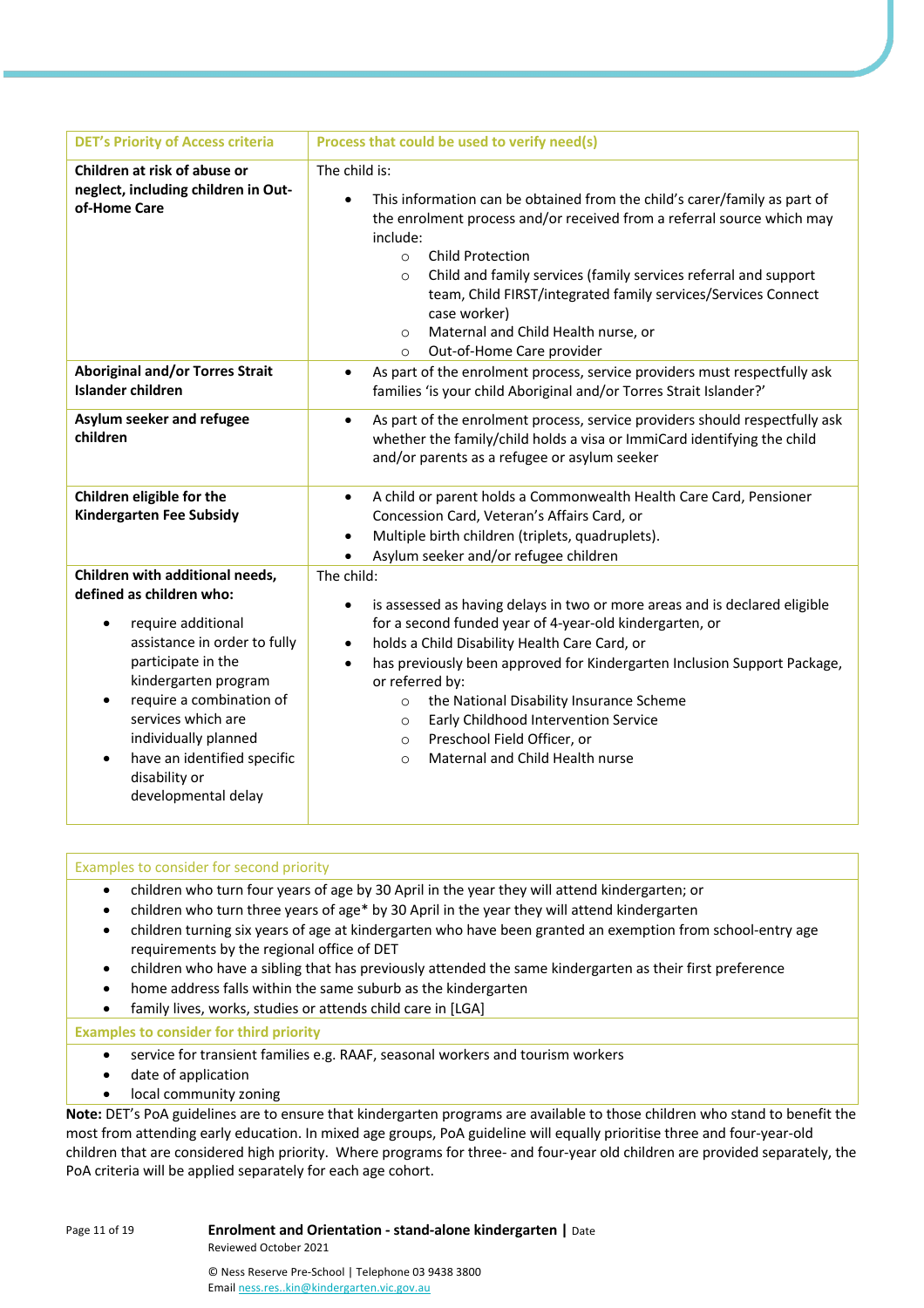#### **\* Early Start Kindergarten and Three-Year-Old Kindergarten**

During the roll-out of Three-Year-Old Kindergarten, Early Start Kindergarten (ESK) *(refer to Definitions)* will continue to provide 15 hours a week of funded kindergarten for all eligible children up until 2029, when three-year-old children across the state will have access to 15 hours

It is important to continue to enrol eligible children in ESK, even if funded Three-Year-Old Kindergarten is available at the service.

This guarantees that children experiencing vulnerability will continue to be enrolled in the full 15 hours of kindergarten in all service settings, including long day care. It also ensures that service providers can continue to receive all funding entitlements.

Service providers are expected to continue to provide the full 15 hours funded through Early Start Kindergarten, even in instances where three-year-old groups are being offered fewer than 15 hours.

ESK is available to children who turn three years of age by 30 April in the year of enrolment and who:

- are Aboriginal and/or Torres Strait Islander
- are known to Child Protection
- have a refugee or asylum seeker background\*

\*Children/families without a current refugee visa or ImmiCard who have a recent refugee experience may be eligible by exception for Early Start Kindergarten, for more information contact your local Department of Education and Training office.

Refer to the Department of Education and Training website for up-to-date information: www.education.vic.gov.au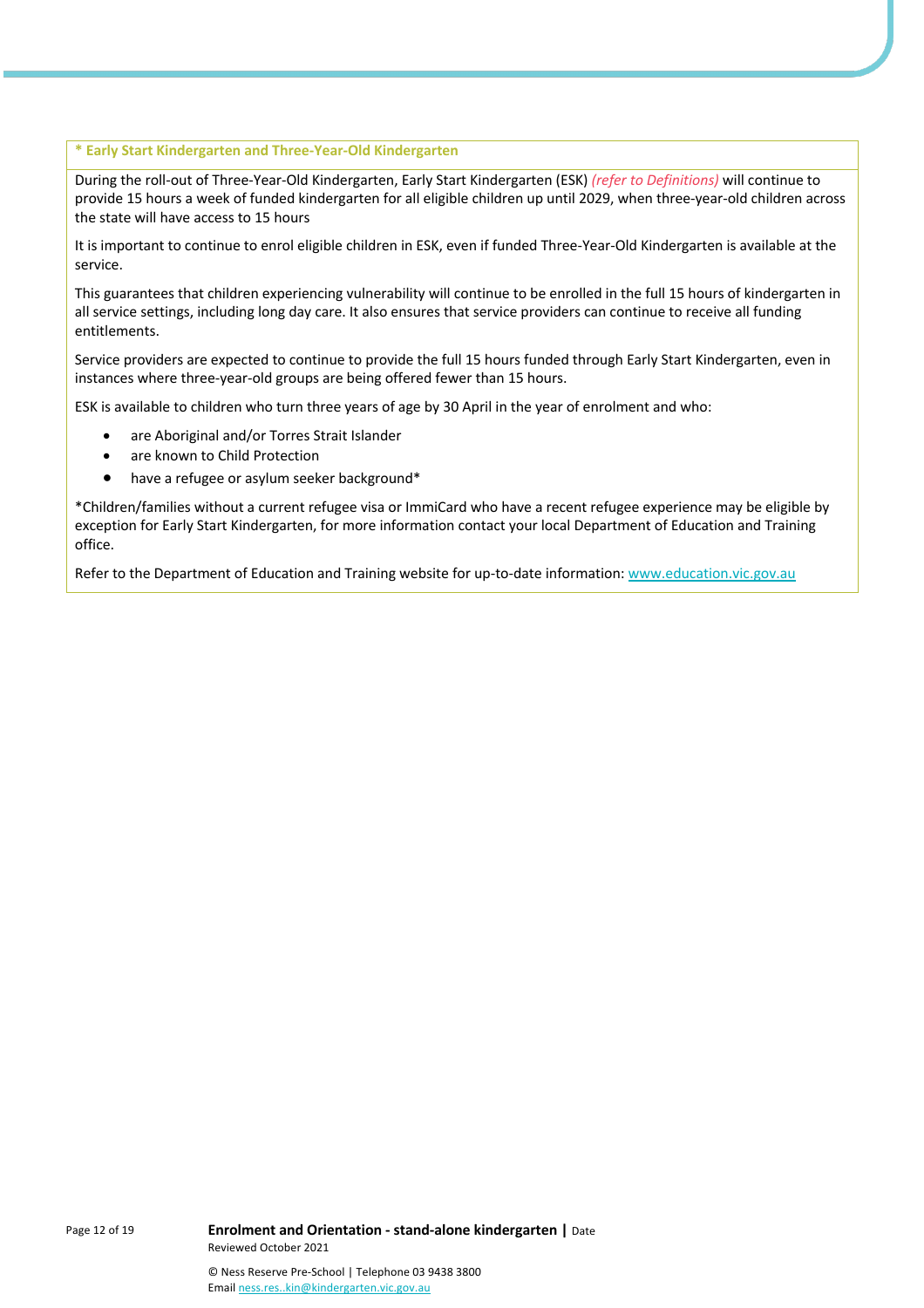## **ATTACHMENT 2. GENERAL KINDERGARTEN REGISTRATION AND ENROLMENT PROCEDURES**

The information contained within this attachment is to be used as a guide and modified accordingly for kindergarten services that are not part of a CRES

## **KINDERGARTEN REGISTRATION PROCESS**

| <b>Stage</b>                                        | <b>CRES Role</b>                                                                                                                                 | <b>Family Role</b>                                                                                                                                              | Kindergarten Role                                                                                                                                                                      |
|-----------------------------------------------------|--------------------------------------------------------------------------------------------------------------------------------------------------|-----------------------------------------------------------------------------------------------------------------------------------------------------------------|----------------------------------------------------------------------------------------------------------------------------------------------------------------------------------------|
| 1. Proactive engagement<br>and awareness            | Ensures families are aware<br>of the importance of ECEC,<br>the CRES and available<br>assistance to help them<br>engage with the CRES.           | Searches for information<br>about ECEC and CRES.<br>Receives information from a<br>service provider, MCH staff<br>or support service they have<br>contact with. | Communicates information<br>about ECEC and CRES to<br>families<br>Obtains consent for family<br>contact details to be shared<br>with the [CRES Provider].                              |
| 2. Registration                                     | Obtains information about<br>children to initiate the<br>process of allocating places.                                                           | Completes a registration<br>form.                                                                                                                               | Supports families to<br>complete registration forms<br>if they find it difficult, or<br>refers them directly to the<br><b>CRES Provider.</b>                                           |
| 3. Allocation                                       | Equitably allocates<br>kindergarten places and<br>optimise the supply and<br>demand of places.                                                   | Receives an update on the<br>progress of their<br>registration.                                                                                                 |                                                                                                                                                                                        |
| 4. Confirmation and<br>communication                | Clearly communicates with<br>families and carers to<br>confirm their allocated place<br>and inform service providers<br>of their enrolment list. | Accepts their offer of place<br>or rejects the offer and goes<br>on a waiting list.                                                                             | Supports families to<br>understand what an offer<br>means and what they need<br>to do next.                                                                                            |
| 5. CRES planning,<br>maintenance and<br>development | Plans for success every year<br>by evaluating and improving<br>the CRES.                                                                         | Begins to engage with the<br>service provider to start the<br>enrolment process.                                                                                | Supports families to enrol<br>and begin kindergarten.<br>Provides feedback to the<br>Nillumbik Shire Concil about<br>your experience so they can<br>improve it for the coming<br>year. |

\* If the kindergarten believes a family will need extra support completing a registration form or are likely to miss the first round registration date, refer them to the [CRES Provider] with the attached referral form. [CRES Provider] will follow up with this family or carer to offer support in getting their children into kindergarten.

### Kindergarten registration dates

If families miss the registration close deadline, they can still register although they will be placed into a pool for second-round (or even later rounds) of allocation and are less likely to get their top preference. After second round offers have been confirmed, Nillumbik Shire Council will continue to allocate children to kindergarten places where they are available. More places may become available as children move kindergartens or withdraw, or when kindergartens add capacity.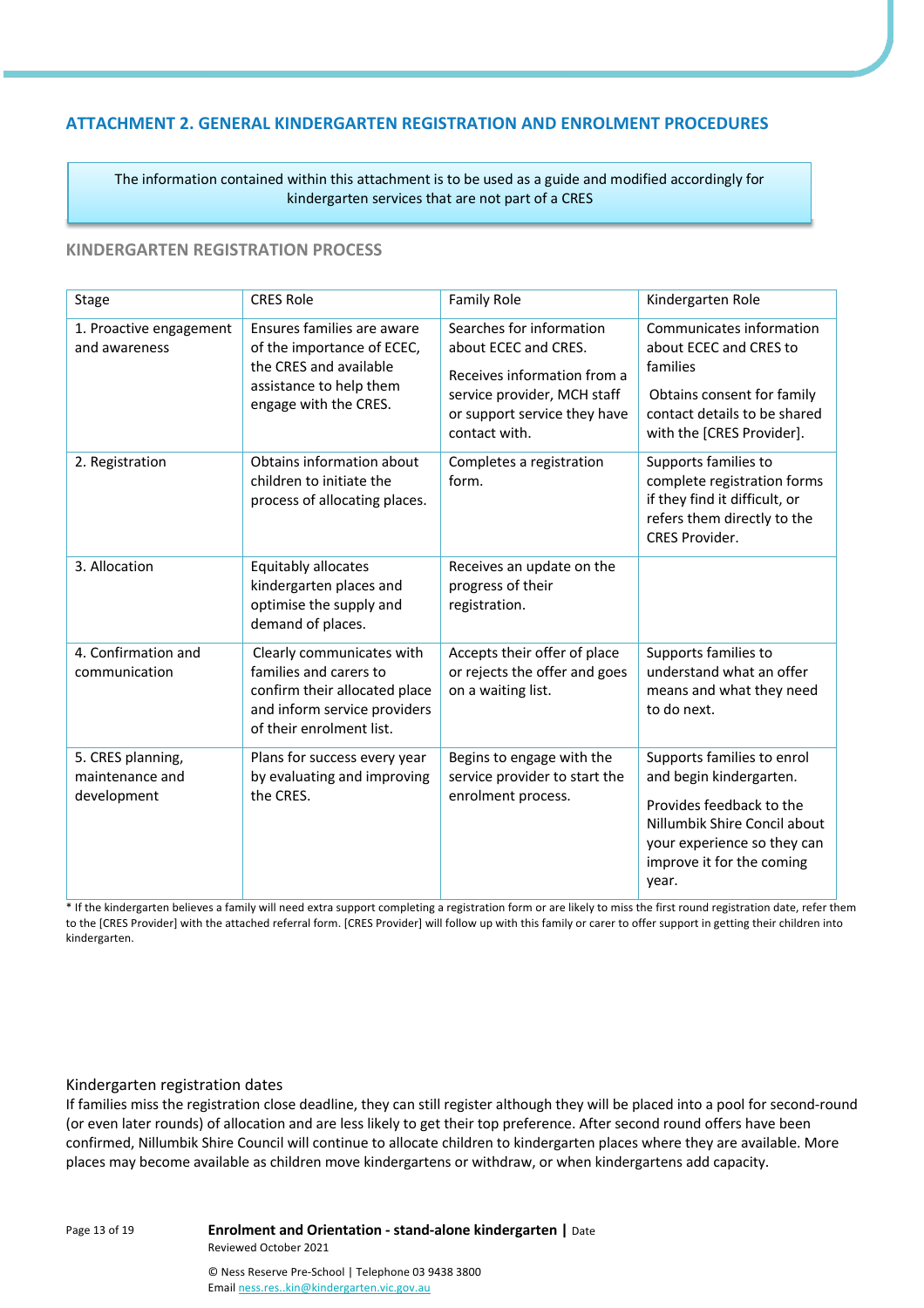| Date                                                                                                                                                             | Activity                                 |
|------------------------------------------------------------------------------------------------------------------------------------------------------------------|------------------------------------------|
| March $1st$ (1 year before your child is eligible to attend 3-<br>year-old preschool OR 2 years before your child is eligible to<br>attend 4-year-old preschool) | Registrations open                       |
| June 30 <sup>th</sup> in the year before your child attends preschool                                                                                            | Registrations close*                     |
| July in the year before your child attends preschool                                                                                                             | First round offers                       |
| July in the year before your child attends preschool                                                                                                             | Acceptance of first round offers due     |
| August in the year before you child attend preschool                                                                                                             | Second round offers                      |
| August in the year before you child attend preschool                                                                                                             | Acceptance of second round offers due    |
| Places will continue to be offered from August onwards<br>until all positions are filled                                                                         | Subsequent offers on an individual basis |

\*Registrations will still be accepted after 30 May, but registrations received prior will be allocated first. Children eligible for Priority of Access will be prioritised regardless of when registration is received.

### Registration

The quickest way to complete a registration form is online at https://www.nillumbik.vic.gov.au/Community/Families/Preschool-Kindergarten

Families can also complete a paper form and post it to Nillumbik Shire Council. A separate registration form must be completed for each child.

Families cannot register directly with the kindergarten that are part of the CRES, they must go through the centralised registration process. Kindergarten's can direct families to register through Nillumbik Shire Council and assist them to complete the registration.

To fill out the registration form, families will need to provide information about themselves and their child. At this stage they do not need to attach any supporting documentation. They will need a credit card (to pay the registration fee). The fee can also be paid in person at Nillumbik Shire Council office. This fee is waived for all families and carers eligible for Priority of Access allocation.

The registration form asks families for:

- Basic information about the child including name, date of birth, language spoken at home, previous kindergarten attendance and immunisation status.
- Details of any additional support the child might require due to a disability including intellectual, sensory or physical impairment.
- Contact details for the family or carer and any additional adults that should be kept informed throughout the process (e.g. another family member, a case worker or other support service staff member the family or carer trusts).
- Whether the child is identified as fulfilling any of the following criteria:
	- o Is Aboriginal or Torres Strait Islander
	- $\circ$  Is from a multiple birth (triplet or greater)
	- o Is known to Child Protection
	- o Is in Out-Of-Home Care
	- o Holds, or has a family member who holds, a Commonwealth Health Care Card, Commonwealth Pensioner Concession Card, Department of Veteran's Affairs Gold Card or White Card, or a Refugee or Asylum Seeker Visa.

You will also need to provide:

- Proof of identity: the child's birth certificate, birth notice or passport
- Proof of residence: a utility bill, rental agreement or rates notice with family name and address (this must be the main residence of the child).
- Subsidy card and immigration visas (where applicable).

| Page 14 of 19 | <b>Enrolment and Orientation - stand-alone kindergarten   Date</b> |  |
|---------------|--------------------------------------------------------------------|--|
|               | Reviewed October 2021                                              |  |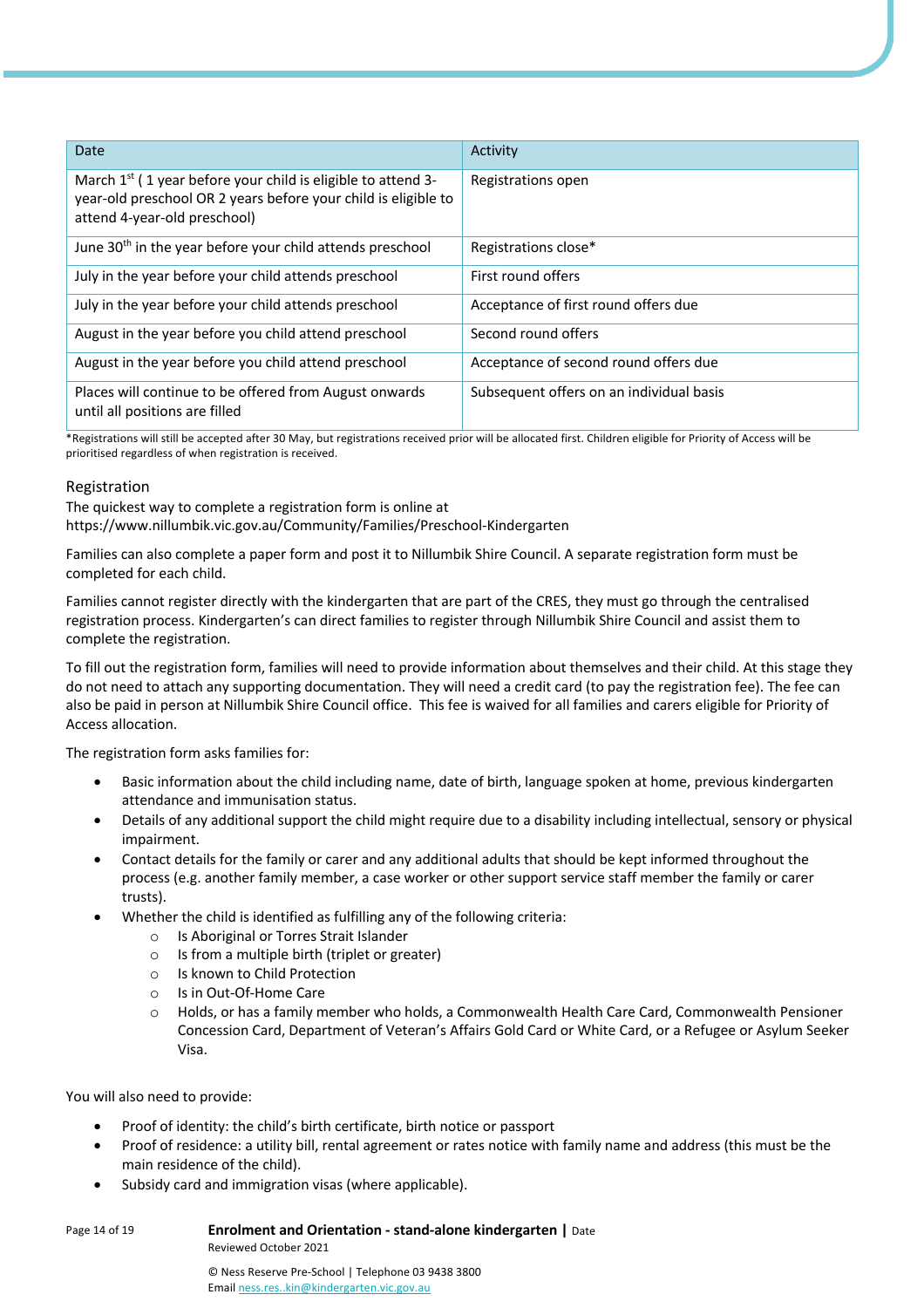- Other proof required to verify the child meets local criteria.
- Credit card (to pay the registration fee). The fee can also be paid in person at their nearest council office. This fee is waived for all families and carers eligible for ESK/KFS/priority allocation.

## Enrolment

Once a kindergarten place has been accepted, the enrolment process can begin.

To enrol a child, families will need to provide copies of:

- Proof of identity: child's birth certificate, birth notice or passport
- Concession cards and immigration visas (where applicable).
- Documents from Family Support Services or a Maternal and Child Health nurse confirming high support needs and/or disability or letter from a doctor for complex medical needs (where applicable).
- Immunisation History Statement (unless experiencing vulnerability or disadvantage, at which point they can take advantage of a 16-week 'grace period'. More information is available at https://www2.health.vic.gov.au/publichealth/immunisation/vaccination-children/no-jab-no-play/immunisation-enrolment-toolkit
- Documents detailing any medical conditions or requirements the child has.

Kindergartens may also require additional documentation. The kindergarten should ensure that information regarding any additional documentation is easily accessible for families, carers and support services.

**Note:** Places will not be allocated to children until any outstanding fees owed to the service by the family is paid, or a payment plan is agreed to between the family and the service *(refer to Fees Policy).*

## Enrolment Records

Enrolment records *(refer to Definitions)* form part of the enrolment procedure and are completed by families after they have been allocated a place, and before commencing attendance. An example enrolment form can be found on the DET website: www.education.vic.gov.au

## Cancellations

Families to notify [Service Name] in writing of their intention to leave the service. If the service is not informed, fees will continue to be generated for that place.

## Second Year Registration

- Families of children who have been determined as eligible for a second year must complete and submit a kindergarten registration form for a second year, signed and dated by the early childhood teacher.
- It will be weighted with the relevant points and allocated accordingly.
- A Declaration of Eligibility Form for a second year of kindergarten must be completed and submitted to the relevant funding authority.

## Children Younger than the Eligible Preschool Age

- If a child is aged less than four by April 30 in the year they are to attend Kindergarten, the family must request early school entry approval in writing for their child to attend school in the following year. Requests should be made to the officer in charge, usually a director of the relevant government education authority region, or the nongovernment school that the child will be attending.
- Should the child not attend school the following year, the child will not be eligible for another year of funded preschool, as identified in the relevant funding criteria.

## Children Older than the Eligible Preschool Age

- Some children may turn six years of age during their preschool year. This is usually relevant in the case of children who have been identified as requiring a second year of preschool.
- Children who will turn six during the preschool year must apply for an exemption from school from the relevant Regional Director of the education department.
- Families must complete an 'Exemption from School due to attendance in kindergarten program' form before the child starts kindergarten and submit it to relevant regional office of the education department authority. The form is available on the website or by contacting the Regional Office.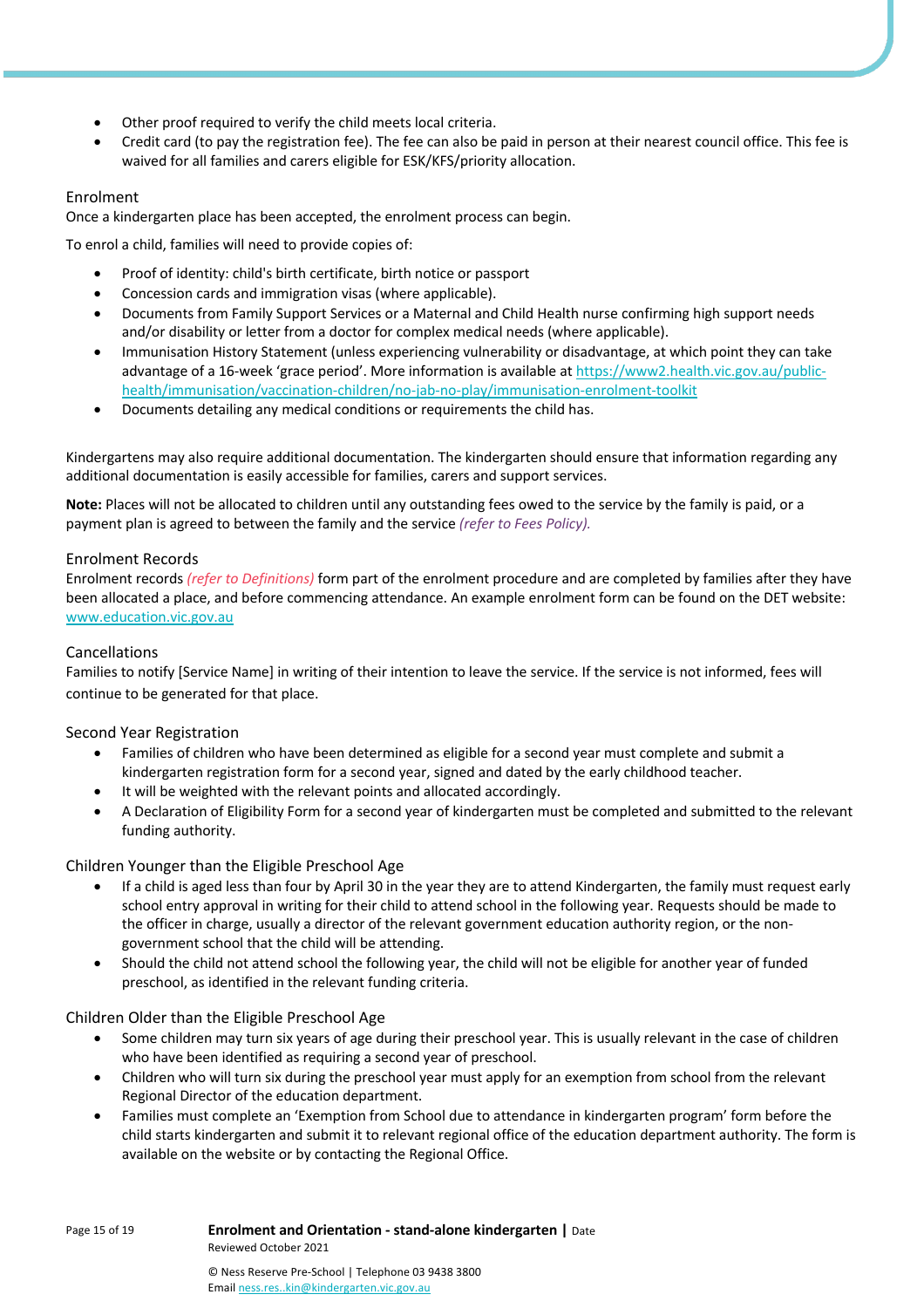• The kindergarten service must sight the approved exemption letter from relevant education authority and note that it has been sighted on the child's enrolment record. Data on the number of children attending Kindergarten who are six years plus, and confirmation that the exemption was sighted for each child, must be provided as part of funding data collection process.

## **Withdrawal**

Some children who have commenced Kindergarten may benefit from withdrawing from the program, in order to access Kindergarten in the following year.

- A withdrawal can occur without any impact on government funding for that child's place the following year, only if it is implemented **before** the first funding data collection that occurs in, or around April each year.
- If a withdrawal occurs later in the year, the government funding will not be available in the next year.
- When a withdrawal occurs, a fee adjustment will be made of either correct invoicing or fee reimbursement.

Adapted from the Kindergarten Funding Guide, 2016

Page 16 of 19 **Enrolment and Orientation - stand-alone kindergarten |** Date Reviewed October 2021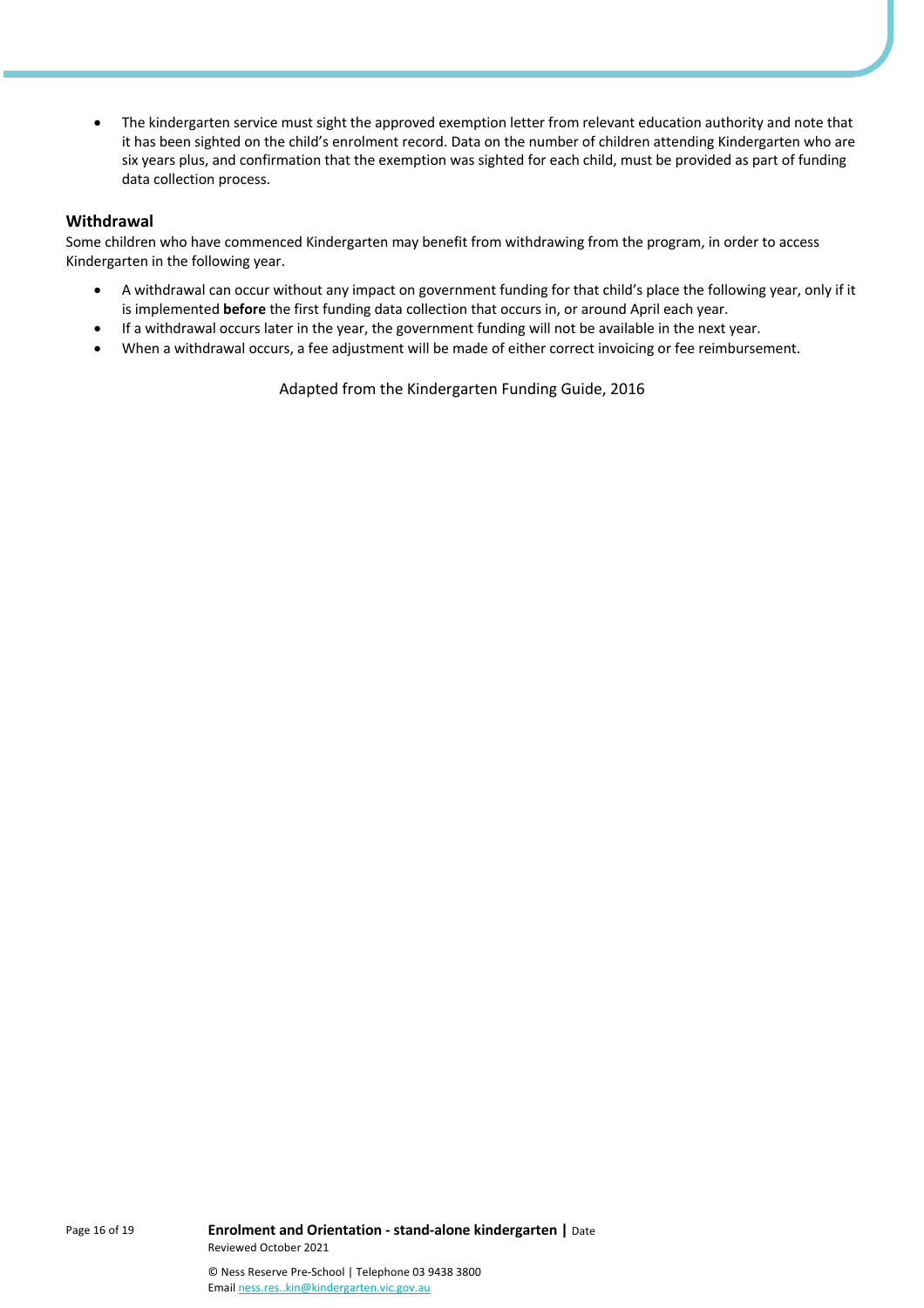## **ATTACHMENT 3. LETTER FOR PARENTS/GUARDIANS WITHOUT ACCEPTABLE IMMUNISATION DOCUMENTATION**

Ness Reserve Pre-School

[Address]

[Insert date]

Dear **[insert name]** 

Re: Enrolment at Ness Reserve Pre-School for *[insert year]* 

I am contacting you regarding your tentative place for *[insert child's name]* at *[Service Name]* in the *[insert 3 year old or 4* year old program] in [insert year].

Under the *Public Health and Wellbeing Act 2008* early childhood education and care services cannot enrol a child unless the parent/guardian has provided AIR Immunisation History Statement.

AIR Immunisation History Statement includes evidence of immunisations and is used to assess whether you child is fully vaccinated for their age.

As we have not received acceptable immunisation documentation for *[insert name of child]* by the due date, and your child is not eligible for the 16 week grace period, we are unable to confirm a place at our service for *[insert year]* and your child's name has been removed from our list.

Immunisation programs are effective in reducing the risk of vaccine preventable diseases. Immunisation from an early age helps protect your child against serious childhood infections. Further information about immunisations for your child is available from:

- your doctor
- [insert details of local government immunisation service]
- National Immunisation Information Line Tel. 1800 671 811
- Australian Immunisation Register: www.servicesaustralia.gov.au/individuals/services/medicare/australianimmunisation-register
- Better Health Channel website: www.betterhealth.vic.gov.au/campaigns/no-jab-no-play

Should you wish to re-apply for a place for *[insert child's name]*, we are happy to accept a new enrolment application accompanied by an AIR Immunisation History Statement. The new application would be considered in line with Ness Reserve Pre-School's *Enrolment and Orientation policy*.

Yours sincerely

[Insert name]

[Insert title]

Ness Reserve Pre-School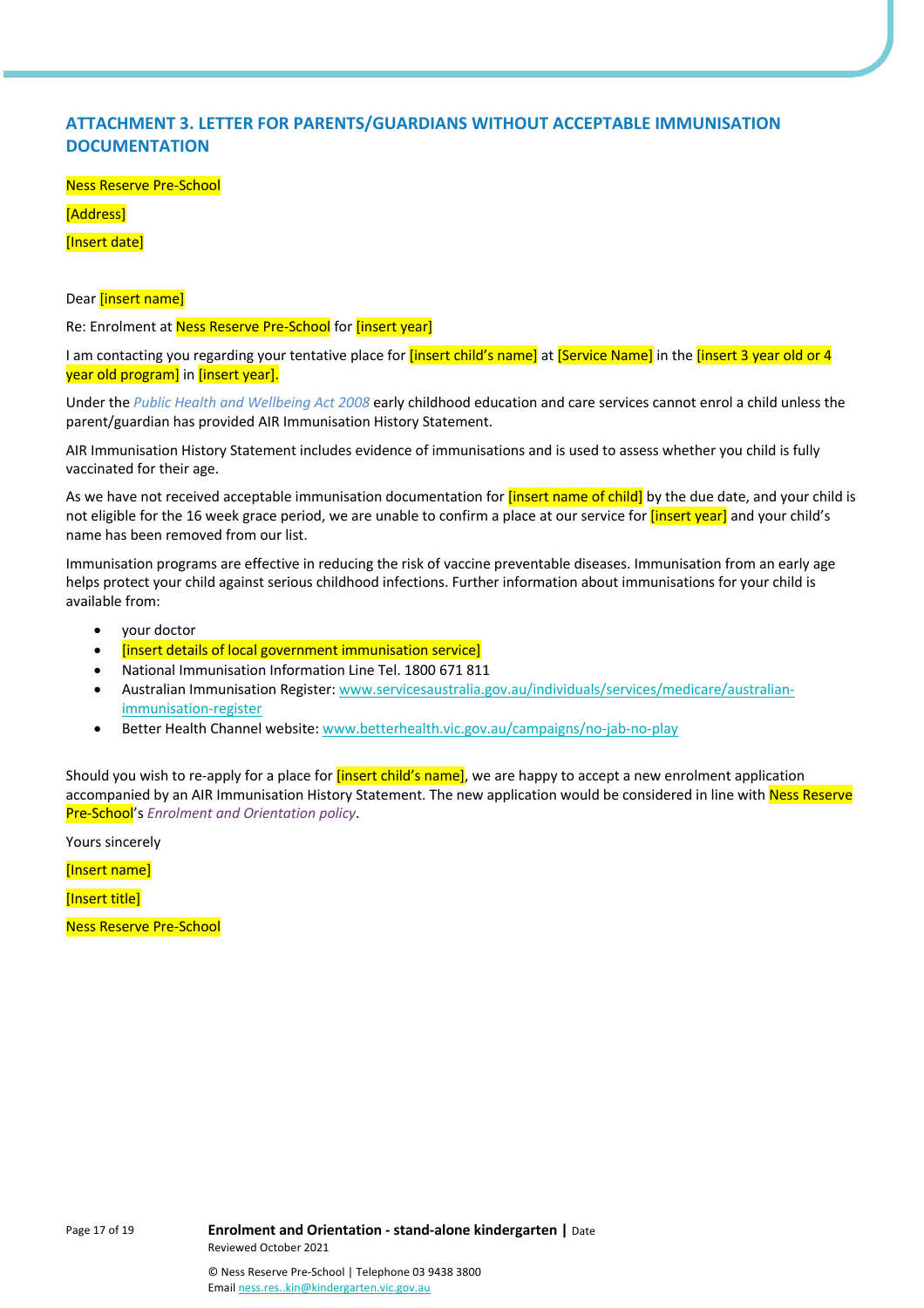## Example of an immunisation history statement

|                     |                                                       |                           |                      | <b>Australian Government</b><br><b>Department of Human Services</b><br>medicare |
|---------------------|-------------------------------------------------------|---------------------------|----------------------|---------------------------------------------------------------------------------|
|                     | <b>Immunisation history statement</b>                 |                           |                      |                                                                                 |
| As at: 01 June 2019 |                                                       |                           |                      |                                                                                 |
|                     | For: ARMANDO D BOWERS                                 |                           |                      |                                                                                 |
|                     | Date of birth: 01 Nov 2017                            |                           |                      |                                                                                 |
|                     | Immunisation status: up to date                       |                           |                      |                                                                                 |
| <b>Schedule</b>     | <b>Immunisation</b>                                   | Date given                | Brand name given     | Provider type                                                                   |
| Birth               | <b>Hepatitis B</b>                                    | 01 Nov 2017               | Engerix-B            | Hospital                                                                        |
| 2 months            | Diphtheria Tetanus Pertussis Hepatitis B<br>Polio Hib | 01 Jan 2018               | <b>Infanrix Hexa</b> | GP                                                                              |
|                     | Pneumococcal                                          |                           | Prevenar 13          |                                                                                 |
|                     | Rotavirus                                             |                           | RotaTeg              |                                                                                 |
| 4 months            | Diphtheria Tetanus Pertussis Hepatitis B<br>Polio Hib | 01 Mar 2018               | Infanrix Hexa        | GP                                                                              |
|                     | Pneumococcal                                          |                           | Prevenar 13          |                                                                                 |
|                     | Rotavirus                                             |                           | RotaTeg              |                                                                                 |
| 6 months            | Diphtheria Tetanus Pertussis Hepatitis B<br>Polio Hib | 01 May 2018               | Infanrix Hexa        | GP                                                                              |
|                     | Pneumococcal                                          |                           | Prevenar 13          |                                                                                 |
|                     | Rotavirus                                             |                           | RotaTeg              |                                                                                 |
| 12 months           | Measles Mumps Rubella                                 | 01 Nov 2018               | MMR II               | GP                                                                              |
|                     | Meningococcal C Hib                                   |                           | Menitorix            |                                                                                 |
| 18 months           | Measles Mumps Rubella Varicella                       | 01 May 2019 Priorix-Tetra |                      | GP                                                                              |
|                     | Next immunisation/s due                               |                           |                      | Date due                                                                        |
|                     | Diphtheria Tetanus Pertussis Poliomyelitis            |                           |                      | 01 Nov 2020                                                                     |
|                     |                                                       |                           |                      |                                                                                 |

Page 18 of 19 **Enrolment and Orientation - stand-alone kindergarten |** Date Reviewed October 2021